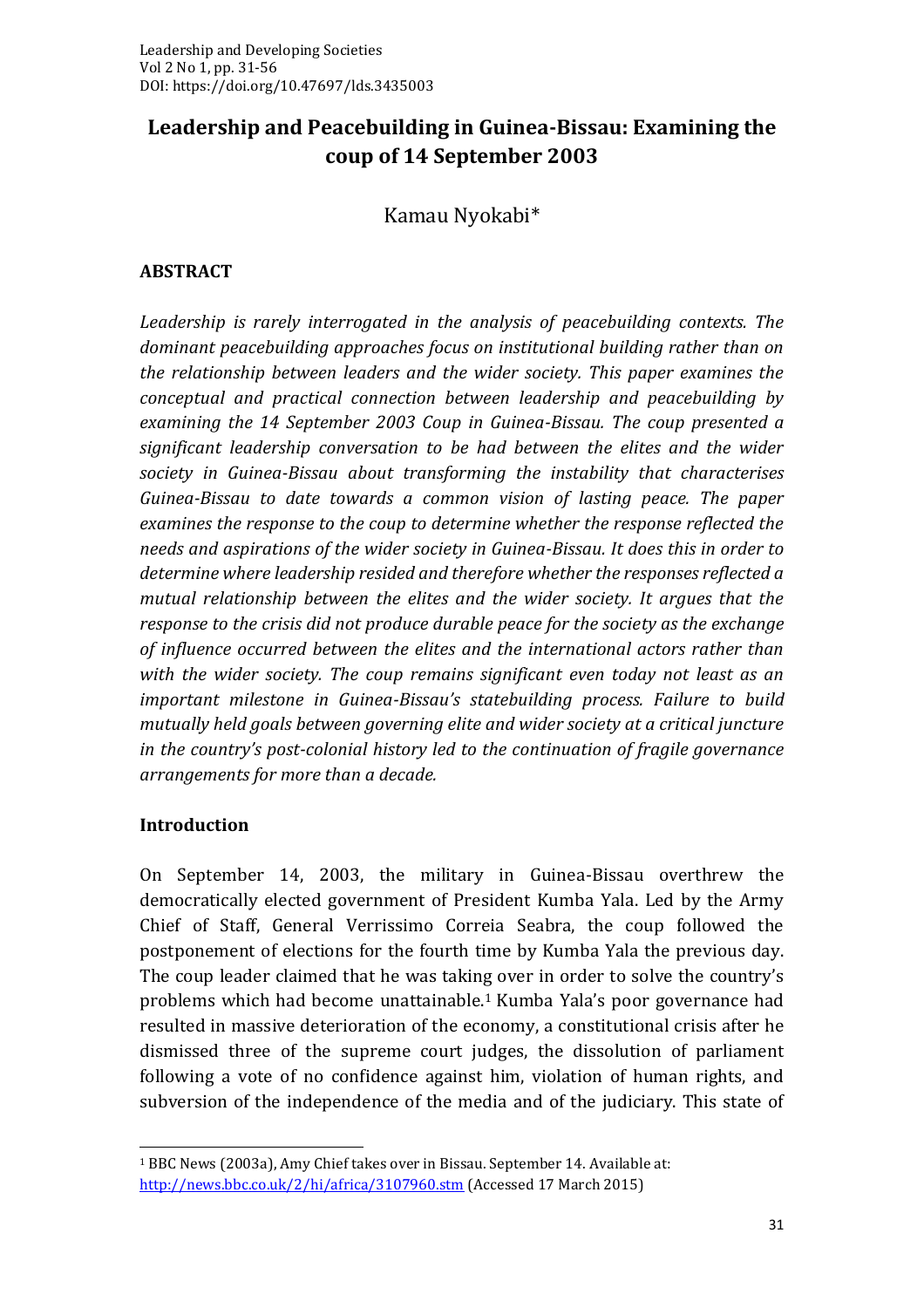chaos resulted in growing dissatisfaction with his government. Upon seizing power, General Seabra declared himself president pending the organization of elections, which would lead to the return to constitutional rule. <sup>2</sup> He also announced the setting up of a transitional government that would guide Guinea-Bissau towards these elections.

The coup was significant for a number of reasons. First, the people of Guinea-Bissau welcomed with relief the ouster of President Kumba Yala. Second, the coup occurred at a period in which the African Union (AU) was bound by the Lomé Declaration and Article 30 of its Constitutive Act that rejects unconstitutional change of government. <sup>3</sup> Additionally, the ECOWAS Supplementary Protocol on Democracy and Good Governance enacted in 2001 reinforced this principle within the ECOWAS region. <sup>4</sup> Third, the coup unmasked the legacy of military interventions in African politics and in particular in Guinea-Bissau. The predominance of military coups in post-colonial Africa in which 88 successful military coups occurred between 1952 and 2012 <sup>5</sup> precipitated reversals in development and governance in the region. The normative frameworks by AU and ECOWAS presented attempts to stem such reversals by entrenching a culture of democracy that would allow African societies to meaningfully participate in democratic processes in which they choose those who will lead them. Lastly, regional leaders, the AU, and the international community including the United Nations (UN) tacitly accepted the coup. Although the international community initially condemned the coup and called for the reinstatement of Kumba Yala, there was a general admission of his abysmal governance, the dire economic and political conditions in the country, and an acknowledgement of the popularly supported coup. These economic and political conditions highlighted the leadership and peacebuilding challenges that confronted those who responded to the coup.

This paper examines the response to the coup d'état of September 14, 2003, and the nature of the response. It seeks to identify the ideas that shaped this response and rationale behind those ideas, whose ideas these were, and whether and how

<sup>2</sup> BBC News (2003a)

**<sup>3</sup>** The Declaration was adopted in Lomé Togo during the Thirty Sixth Ordinary Session of the Heads of State and Government, 10- 12 July 2000. See Lomé Declaration and Organization of African Unity, and African Economic Community (2000)

<sup>4</sup> See Article 1(b-e) of ECOWAS Protocol A/SP1/12/01 on Democracy and Good Governance Supplementary to the Protocol relating to the Mechanism for Conflict Prevention, Management, Resolution, Peacekeeping and Security, Dakar, Senegal, December 21, 2001. Available at: [http://www.comm.ecowas.int/sec/en/protocoles/Protocol%20on%20good-governance-and](http://www.comm.ecowas.int/sec/en/protocoles/Protocol%20on%20good-governance-and-democracy-rev-5EN.pdf)[democracy-rev-5EN.pdf](http://www.comm.ecowas.int/sec/en/protocoles/Protocol%20on%20good-governance-and-democracy-rev-5EN.pdf) (Accessed 3 July 2016) p.6

<sup>5</sup> Souaré, Issaka K., (2014), 'The African Union as a Norm Entrepreneur on Military Coups D'état in Africa (1952–2012): An Empirical Assessment', *The Journal of Modern African Studies*, 52, pp.69-94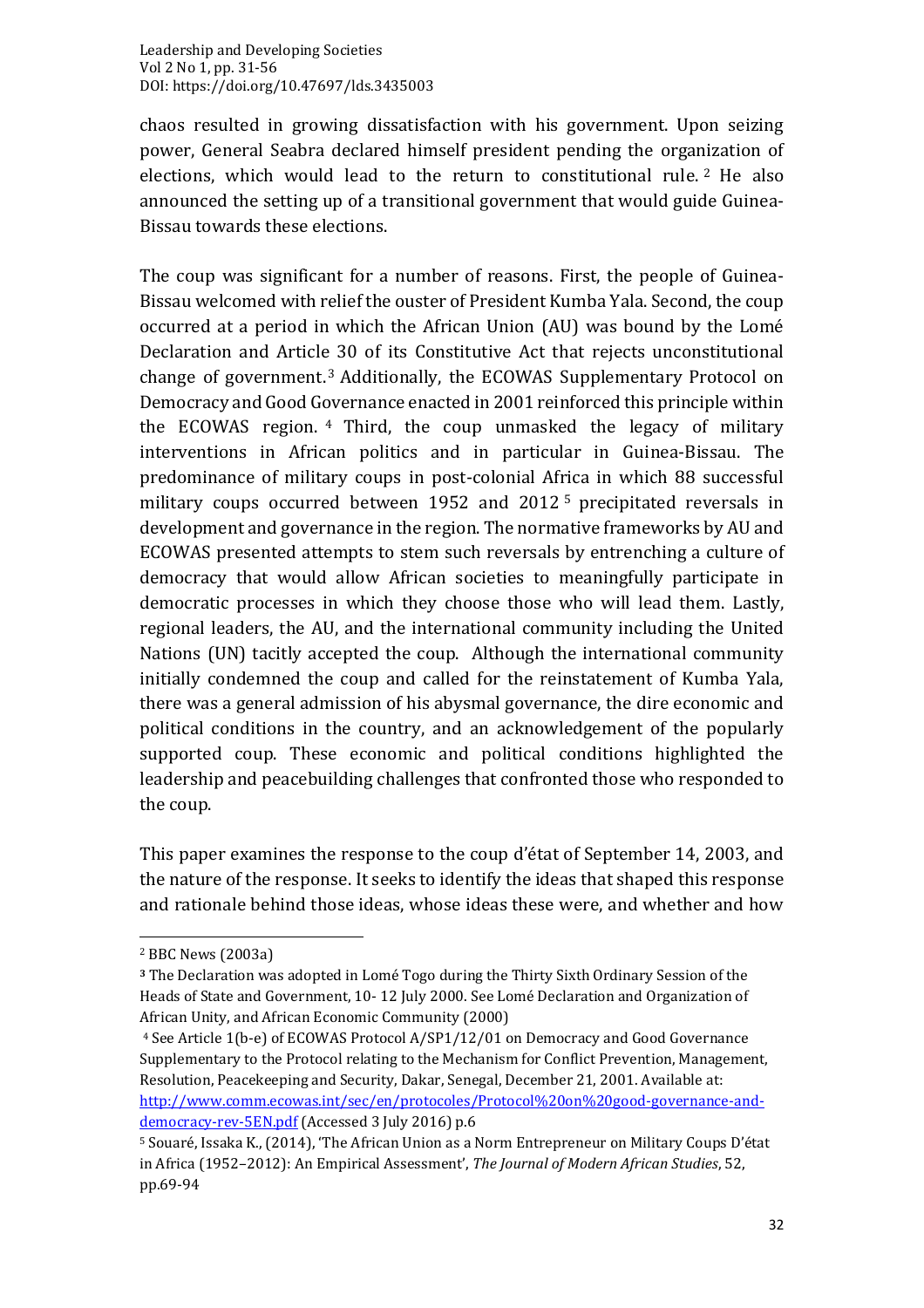these ideas were broadly accepted by the society in Guinea-Bissau. The paper addresses these questions primarily to determine how leadership emerged, where it emerged from and as such whether the mutuality that was required to produce effective leadership for durable peace existed at this time. It argues that the response to the crisis did not lead to durable peace since a meaningful exchange of influence did not occur between Guineans and those who offered solutions to the crisis. Rather it was an exchange of influence between the new elites produced by the coup, and international actors. Arguably, this failure to build lasting peace at a critical juncture in Guinea-Bissau's post-independence history, in part contributed to a string of fragile governance arrangements in the country for more than a decade.

Despite popular opinion that leadership is at a deficit in developing societies, the concept is rarely interrogated in the analysis of peacebuilding contexts. To be certain, there is no commonly recognised definition of leadership. These multiple perspectives and definitions of what leadership is can be categorised into four encompassing typologies. <sup>6</sup> First, person-based approaches focus on particular personalities and the charismatic traits that make an individual a leader. However, the variety of conflict situations means that such traits do not generalise across all situations and the peacebuilding focus on elite personalities (elite bargaining) disregards the needs of the conflict-affected wider society. Second, position-based approaches focus on the position of authority an individual occupies within a hierarchy. In conflict contexts, such approaches fail to consider the influence from 'below' that is exerted on those in positions of authority and represent top-down impositions of external ideas of peace. Third, results-based approaches focus on the outcomes of leadership. These results-based approaches are consistent with the rubric of peacebuilding activities with its focus on particular peacebuilding outcomes such as the establishment of safety and stability and strengthening justice. <sup>7</sup> However, this focus on results obscures how these results are achieved not least the lack of inclusivity and local considerations, short-termism and ahistoricism that have plagued international peacebuilding efforts. <sup>8</sup> Leadership as process, on the other hand, implies a mutual relationship between leaders and

<sup>6</sup> Grint, Keith (2010), *Leadership: A Very Short Introduction* (Oxford University Press: Oxford) <sup>7</sup> UN Department of Economic and Social Affairs (2007), The Challenges of Restoring Governance in Crisis and Post-Conflict Countries, UN-DESA and UNDP, 7th Global Forum on Reinventing Governance Vienna,26-29 June. Available at:

<http://unpan1.un.org/intradoc/groups/public/documents/un/unpan025512.pdf> (Accessed 13 January 2017), pp. 14-17

<sup>8</sup> Paris, Roland and Sisk, Thomas, D., (2009), 'Introduction', in Paris, Roland. & Sisk, Thomas .D. eds., *The Dilemmas of Statebuilding: Confronting the Contradictions of Postwar Peace Operations* (London: Routledge); Roberts, David, ( 2008), 'Hybrid Polities and Indigenous Pluralities: Advanced Lessons in Statebuilding from Cambodia', *Journal Of Intervention And Statebuilding*, 2 (1), pp. 63-86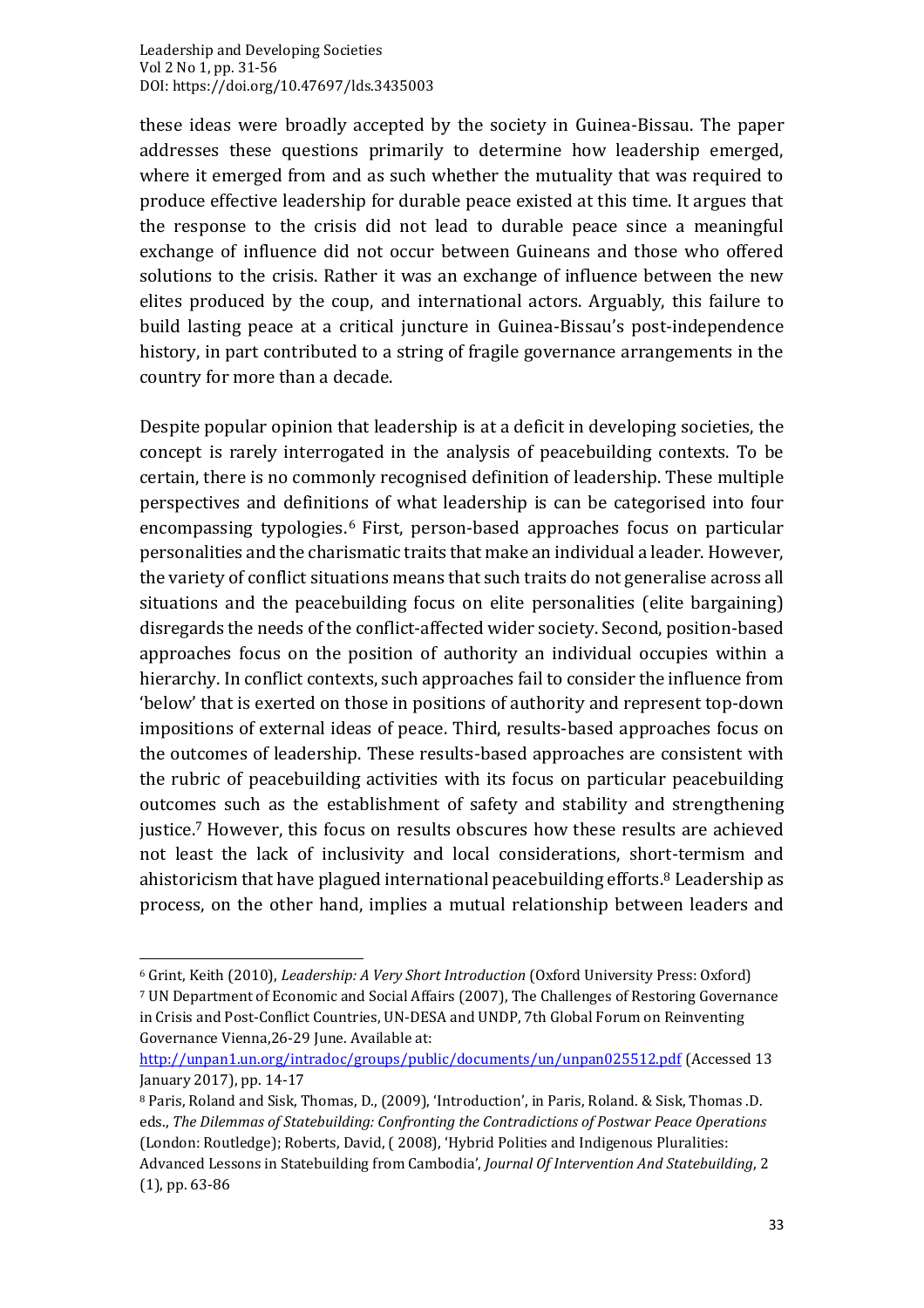followers bound together by common purposes or goals. <sup>9</sup> Leadership as process offers a more effective approach to altering the peacebuilding context. It implies that both those offering *peace ideas* and the affected society will work together towards a common goal of lasting peace.

The coup remains significant even today not least as an important milestone in Guinea-Bissau's statebuilding process. Military coups in Guinea-Bissau have had redoubtable impacts on the historical development of the state. They unmask elite contestations, and deepen Guineans' disillusionment with these elites. Examination of the coup also offers important leadership lessons for altering current dominant approaches to peacebuilding especially in Africa. To be certain, the dominant institutional peacebuilding approach obscures the building of common goals between those responding to the conflict situation and the affected society. It fails to focus on relationship building in ways that lead to a culture of peace. As the case of Guinea-Bissau will demonstrate, the focus is on ending violence without a fundamental transformation of relationships in society not least the relationship between leaders (governing elites) and the society. Lastly, the coup is an important landmark event in Guinea-Bissau because it presented a significant leadership moment for a whole of society conversation that would have transformed the trajectory of political instability in Guinea-Bissau that continues to date.

This paper is organized in four substantive parts. Following this introductory section, the second part examines the roots of conflict in Guinea-Bissau. It assesses the historical origin and the nature of the instability in the country and therefore the leadership and peacebuilding challenges in the country. Given this historical context, this section further examines the leadership approach of Kumba Yala, the factors that led to the September 2003 coup and the responses to the coup. The third part interrogates the nature of leadership that emerged in response to the coup. The objective of the fourth part is to analyse whether peace was built from the type of leadership that emerged in response to the coup. The fourth section draws the conclusion from the discussions.

## **The roots of conflict in Guinea-Bissau: Historical trajectories of leadership failures**

Structural conflict has characterized the post-independent political system in Guinea-Bissau. These structural problems can be traced back to the Portuguese colonization process. Due to the lack of financial means, ability and willingness to

<sup>9</sup> Northouse, Peter,G., (2013), *Leadership: Theory and Practice, 6th Edition* (Thousand Oaks, California: Sage); Burns, McGregor, J., (1978), *Leadership* (New York: Harper & Row); Rost, Joseph (1991), *Leadership for the Twenty-First Century* (New York: Praeger)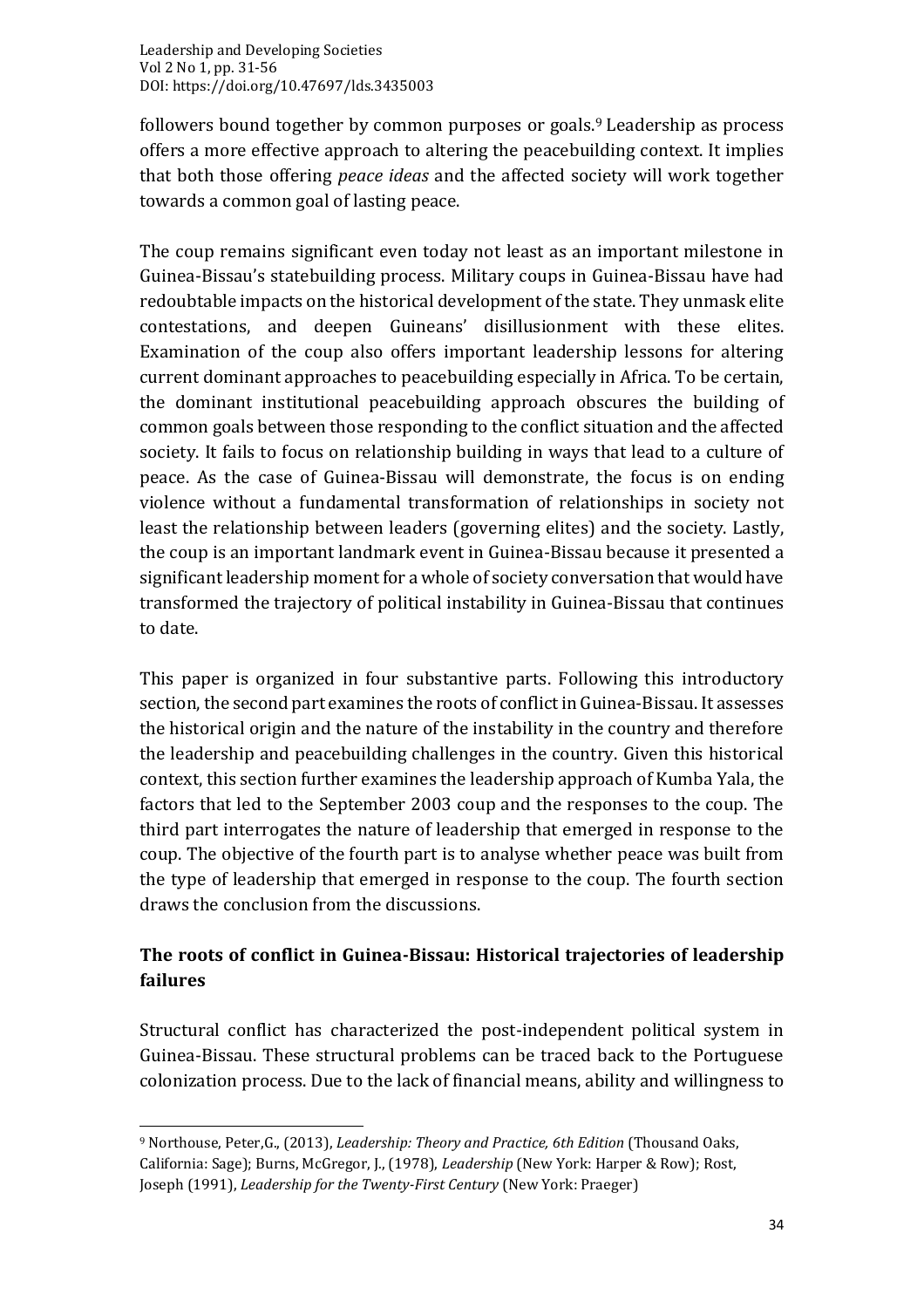invest in the Guinean colony the Portuguese hardly created the administrative and social infrastructure akin to a modern nation-state. <sup>10</sup> This resulted in an increasing detachment of the colonial public administration from the population mainly located in the rural areas. The colonial administration was not only dislocated from the local people but was brutally violent and exploitative through its use of forced labour. The economic exploitation of the colony however did not result in social and economic development. <sup>11</sup> The lack of Portuguese investment in the colony was evident in the neglect of key social and economic infrastructure including poor road networks, and rudimentary health and education facilities. $^{\rm 12}$ The Portuguese established an *indignant* system that absolved themselves of any social and economic investment in the colonies. <sup>13</sup> This colonial doctrine, established under the dictatorship of Antonio de Oliveira Salazar in power in Portugal from 1936, further compartmentalized the Guinean society into four social groups comprising the *civilizados* (civilized) *nao civilizados* (uncivilized) *assimilados*(the assimilated) and *indigenas* (natives) and the *gentios* (heathens). 14 This established a racially conscious social stratum that privileged the highly educated *Brancos* (whites), and *Mesticos* (mixed race) over the under-skilled and impoverished indigenous population (*the Pretos*). <sup>15</sup> It also included the social and economic privileging and staffing of Cape Verdeans (mainly Mesticos) in public administration. <sup>16</sup> The Portuguese colonialization process laid the basis for the institutional fragility and the social fragmentation of the Guinean society into class, ethnic, racial, urban and rural divides that continue to reverberate throughout post-colonial Guinea-Bissau.

The ideological liberation struggle of the *Partido Africano da Independencia da Guine e Cabo Verde* or the African Party for the Independence of Guinea and Cape Verde (PAIGC) under the visionary leadership of Amilcar Cabral, sought to change the Portuguese political order and with it the distribution of resources, power and authority to the masses in Guinea-Bissau. Cabral envisioned a nationally conscious multi-ethnic society built around political accountability of its leaders and the

<sup>10</sup> Embalo, Birgit, (2012), 'Civil-Military Relations and Political Order in Guinea-Bissau', *Journal of Modern African Studies,* 50 (2), pp. 253-281, p.255; International Crisis Group, (2008), Guinea-Bissau: In Need of a State, *Africa Report*, 142, July 2, (Brussel: ICG). Available at: [http://www.crisisgroup.org/~/media/Files/africa/west-africa/guinea-bissau/Guinea-](http://www.crisisgroup.org/~/media/Files/africa/west-africa/guinea-bissau/Guinea-Bissau%20In%20Need%20of%20a%20State.pdf)

[Bissau%20In%20Need%20of%20a%20State.pdf](http://www.crisisgroup.org/~/media/Files/africa/west-africa/guinea-bissau/Guinea-Bissau%20In%20Need%20of%20a%20State.pdf) (Accessed 10 February 2016), p.2

<sup>11</sup> Mendy, Karibe, (2003), 'Portugal's Civilizing Mission in Colonial Guinea-Bissau: Rhetoric and Reality', *The International Journal of African Historical Studies*, 36 (1), pp. 35-58 <sup>12</sup> *Ibid*, p.49

<sup>13</sup> *Ibid*, pp.42-47

<sup>14</sup> Mendy, Karibe, (2006), 'Amilcar Cabral and the Liberation of Guinea-Bissau: Context, Challenges and Lessons for Effective African Leadership', African Identities 4 (1), pp. 7-21, pp. 10-12 *<sup>15</sup> Ibid*, pp.10-12; Mendy, 2003

<sup>16</sup> Mendy (2006), pp.10-12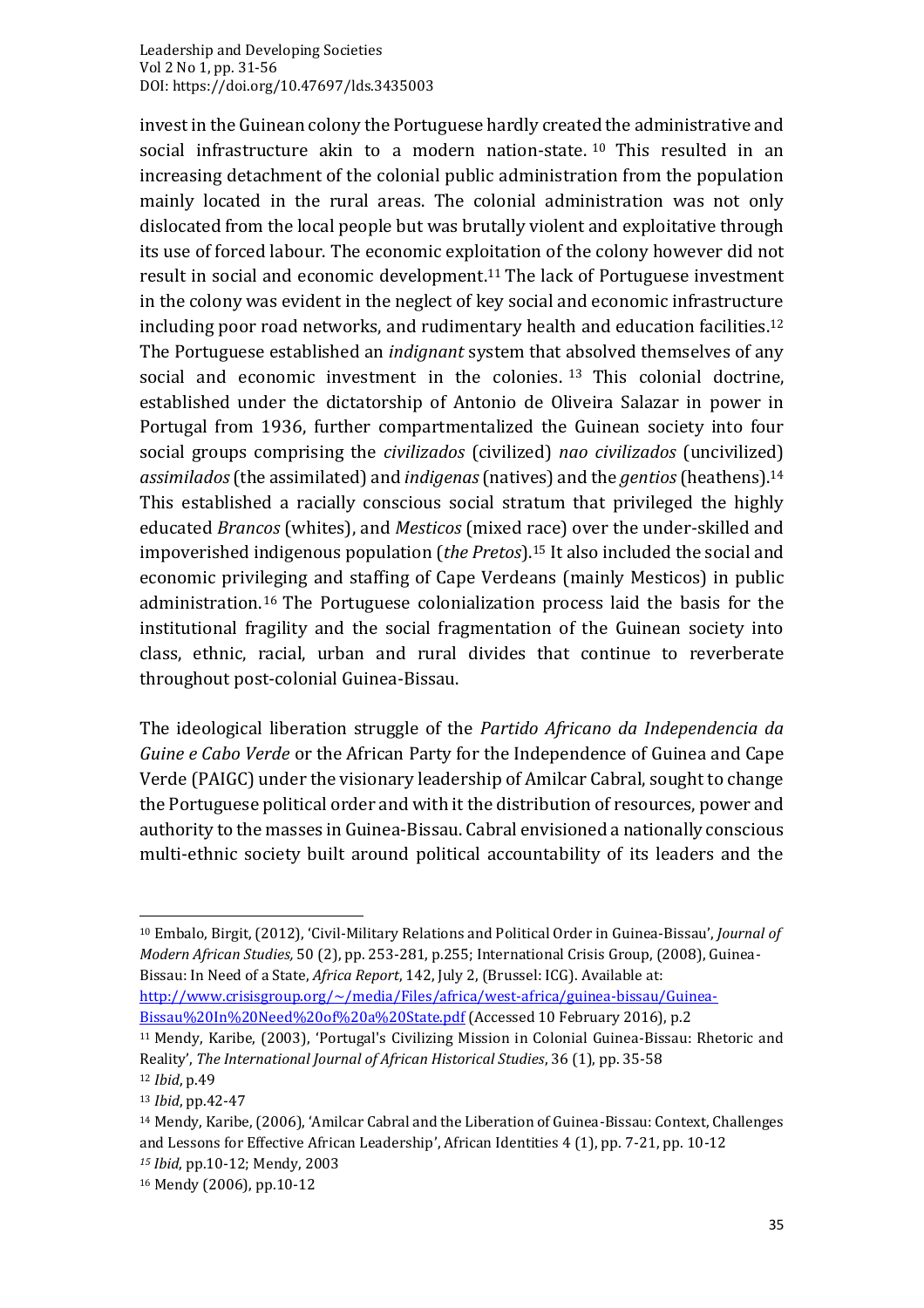welfare and security of its people. <sup>17</sup> Until his assassination on January 20, 1973, Cabral remained convicted and committed to the transformation of Guinea-Bissau into a society in which each Guinean had an equal opportunity '…to win material benefits, to live better and in peace, to see their lives go forward, to guarantee the future of their children.'<sup>18</sup>

Following Guinea-Bissau's independence on September 24, 1973, the political leaders were however unable to articulate and translate the ideals, values, principles and vision of the liberation struggle. Indeed, much of the political instability in Guinea-Bissau is largely attributable to the chronic mismanagement of the post-independent political project by the political elites. Institutional weakness both in the state and in the leading party, PAIGC embedded much of the structural problems. <sup>19</sup> The failure of the PAIGC to develop administrative structures as effective links between the national bureaucracy and the party communities in the rural villages resulted in de-linkage of the political elites and party nomenclature from major parts of the population. <sup>20</sup>As a result, the party depended on clientelist networks, and the distribution of state resources to shore up its legitimacy. <sup>21</sup>Despite the introduction of political liberalization in the 1990's, political infighting for control of this democratic transition contributed much to the political instability. The resultant poor governance process was characterised by the violation of human rights including torture, and assassinations of political opponents and party dissidents by the PAIGC and successive regimes. The political elites undermined the independence of the judiciary and the media instilling a culture of impunity. Endemic corruption and an overlapping of state and personal networks further eroded Guinea-Bissau's institutions of governance. 22

The institutional crisis has also been both cause and consequence of the near collapse of the country's economy. The introduction of economic liberalization by the presidency of Nino Vieira in the late 1980's reduced the state's capacity and position to distribute resources. <sup>23</sup> The implementation of the structural adjustment programme in 1987 and the pegging of international financial aid to

<sup>17</sup> Mendy (2006)

<sup>18</sup> Quoted in *Ibid*, p.18

<sup>19</sup> Ostheimer, Andrea, (2000), 'Guinea-Bissau's Rocky Path to Peace and Democracy', *South African Journal of International Affairs*, 7:1, pp.107-121, p.108

<sup>20</sup> Embalo, Birgit, (2012), 'Civil-Military Relations and Political Order in Guinea-Bissau', *Journal of Modern African Studies* 50 (2), pp. 253-281, p. 264; Ostheimer(2000); Forrest, Joshua, (1987), 'Guinea-Bissau since Independence: A Decade of Domestic Power Struggles', *Journal of Modern African Studies* 251, pp.95-116, pp.97-100

<sup>21</sup> *Ibid*

<sup>22</sup> Bordonaro, Lorenzo, (2009), 'Introduction: Guinea-Bissau Today—The Irrelevance of the State and the Permanence of Change', *African Studies Review* 52 (2), pp.35-45 <sup>23</sup> Ostheimer (2000), pp.108-110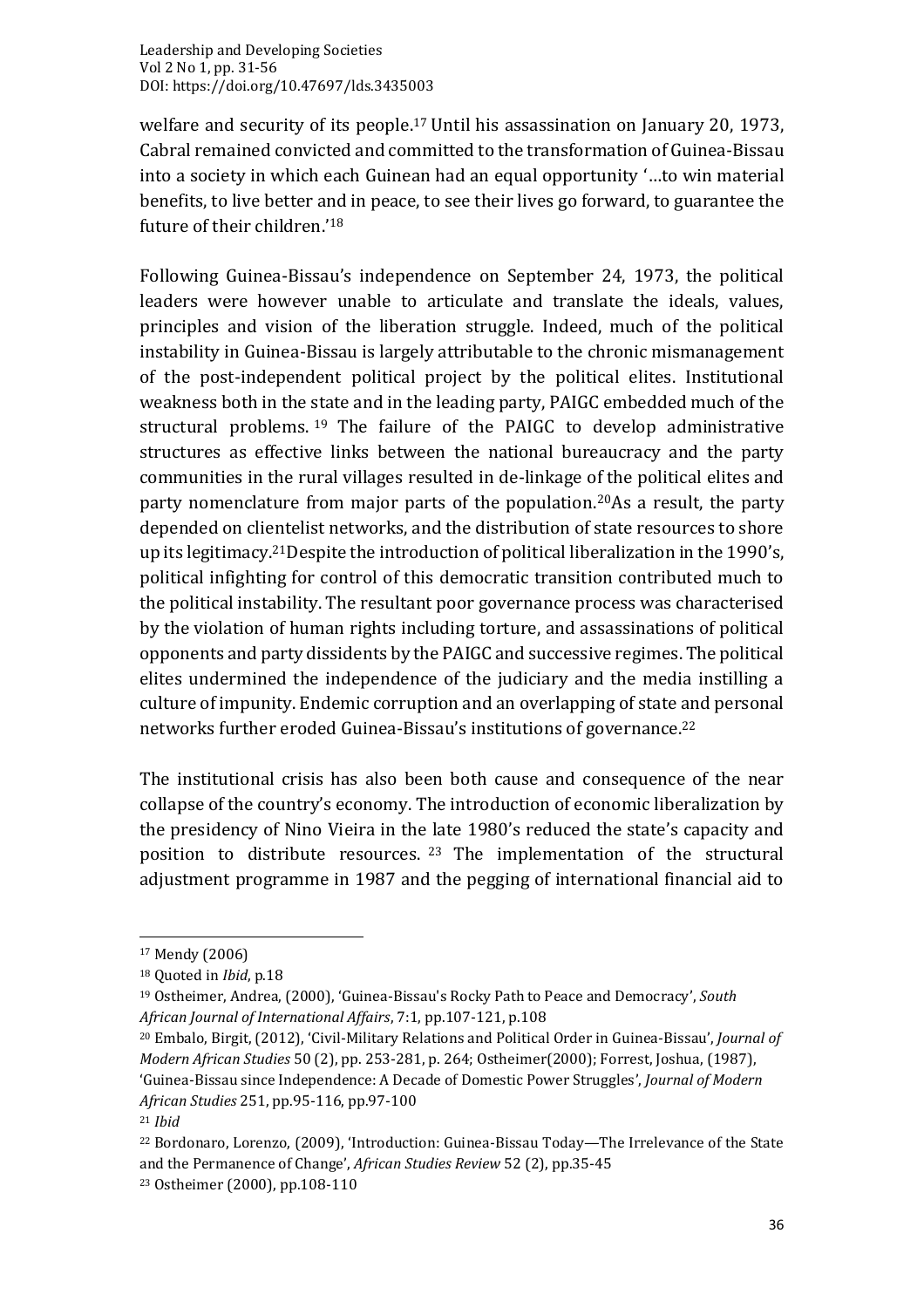good governance further worsened the economic situation. <sup>24</sup> By 1999, the country's external debt totalled about \$709 million, about three times its GDP, which stood at \$218.3 million. <sup>25</sup> The mismanagement of the economy including increased state corruption manifested itself in growing poverty, massive underemployment, delays in payments of government salaries and of those of the military. Guinea-Bissau is constantly ranked lowly in United Nations Human Development Index, and remains heavily reliant on international financial aid. 26 This massive impoverishment of its citizenry is a constant source of social dissatisfaction and political mobilization.

Politics of identity continued to feature in post-colonial Guinea-Bissau. A multiethno-linguistic society, Guinea-Bissau comprises five major ethnic groups without a single community commanding a majority. The Balanta comprise 28 percent, the Fula 23 percent, the Madinga 13 percent, the Manjaco 11 percent and the Papel 7 percent. <sup>27</sup> The continued occupation of the positions of public administration by the Mesticos (a majority of whom were Cape Verdeans) contributed to increasing suspicion and tensions by the indigenous population. 28 This was especially so within the Balanta community who played a key role in the armed struggle and comprised the majority in the military. However, the presidency of Nino Vieira, a Papel, resulted in the marginalization of the Balanta community both in the military and in public administration. <sup>29</sup> The Balanta as a result became increasingly dissatisfied with the ethnic imbalance of power. <sup>30</sup>The first parliamentary and presidential elections that were held in 1994 marked the re-introduction of ethnicity as a major force in Guinea's politics. <sup>31</sup>The 1998/99 civil war illustratively manifested itself in the emergence of ethnic militias popularly known as *Aguentas.* <sup>32</sup> Kumba Yala's regime in turn reintroduced the dominance of the Balanta in the military and in public administration. <sup>33</sup> Politicians

<sup>24</sup> *Ibid*, pp.108-110

<sup>25</sup> Ostheimer, Andrea, (2001), 'The Structural Crisis of Guinea-Bissau's Political System', *African Security Review* 10, pp.45-58, p.54

<sup>26</sup> Embalo (2012), p.264; Gacitua-Mario, Estanislao, Aasland, Sigrun, Nordang, Hakon, and Wodon, Quentin (2007), Institutions, Social Networks, and Conflicts in Guinea-Bissau: Results from a 2005 Survey, *World Bank Working Paper*, January. Available at: [http://mpra.ub.uni](http://mpra.ub.uni-muenchen.de/11087/)[muenchen.de/11087/](http://mpra.ub.uni-muenchen.de/11087/) (Accessed 10 February 2016), p.23

<sup>27</sup> Gacitua-Mario et al. (2007), p.24

<sup>&</sup>lt;sup>28</sup> The predominance of the Mestizo in the PAIGC, the army and in public administration ultimately led to the failure of the Amilcar's binationalist project between Cape Verde and Guinea-Bissau.The 1980 coup by Major Joao Bernado Viera ended all hope of unification. See, Ferreira (2004), p.46 <sup>29</sup> Temudo, Marina, P., (2009), 'From the Margins of the State to the Presidential Palace: The Balanta Case in Guinea-Bissau', *African Studies Review* , 52 (2), pp.47-67, pp.57-59

<sup>30</sup> Forrest (1987), pp.100-101

<sup>31</sup> Temudo (2009), p.58

<sup>32</sup> Embalo (2012), p.266

<sup>33</sup> Temudo (2009), p.58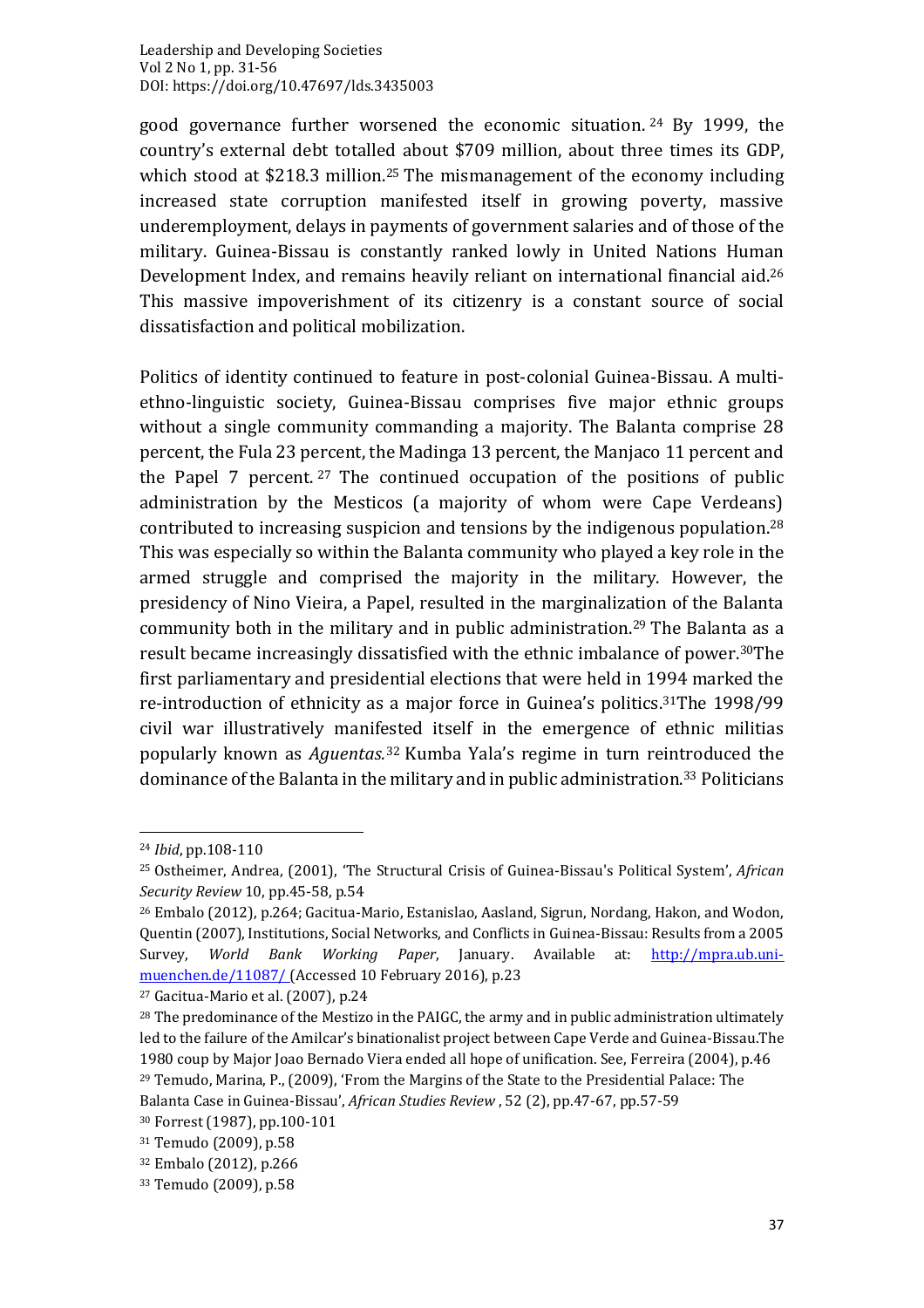as such instrumentalise ethnicity in order to shore up their declining legitimacy and to maintain loyalty within the military.

Within this context of a self-degenerating state system, the military's interference in political and civil affairs has further resulted in a cyclical pattern of political instability, economic stagnation and social dissatisfaction. The military's claim to legitimacy is rooted in their historical role in the armed liberation struggle. 34 Following independence, however, the guerrilla army was never transformed into a professional national armed force. <sup>35</sup> The army continued to play a central role in political decision-making. Deep internal factionalism over control of power within the army, and convergence of ethnic and personal interests resulted in the politicization of the military and the militarization of politics. Ethnic imbalances in the army corps, poorly paid soldiers and struggles over control of material resources have also undermined the democratic control of the armed forces. The subsequent chronic political crisis and civil-military relations is embedded within a political configuration characterized by competing and fluid centres of power, and mutable intertwining of state and non-state relations. <sup>36</sup> The role of the military in Guinea-Bissau has resulted in various army mutinies, coups and attempted coups, assassinations of senior military and political figures, and the involvement of the army in criminal networks.

Stuck in a pattern of cyclic instability grounded in institutional weakness and degenerative civil military relations, the post independent politico-military elites have continued to be alienated from the broader society. The elites have subsequently relied on patronage networks as the basis of their legitimacy resulting in the personalization of politics and further impoverishment of most of the population. At its most rudimentary level, conflict and political instability in Guinea-Bissau is triggered by interpersonal rivalries between personalities in the government and in the military, most notably between the president and the army commander. Factionalism both in the army and in the political leadership over the control of power and resources including criminal networks is illustrative of the lack of decisive leadership. Conversely, weak, fragmented and inexperienced political parties without a programmatic approach and a cohesive internal discipline that can sustain the democratization process characterize opposition politics in Guinea-Bissau. <sup>37</sup> Political instability, rather than leading to actual sociopolitical change, leads to the change in the groups holding access to resources. 38

<sup>34</sup> Embalo (2012)

<sup>35</sup> *Ibid*, p.256

<sup>36</sup> *Ibid*, p.255

<sup>37</sup> Ostheimer (2000), p.53

<sup>38</sup> Vigh, Henrik, (2009), 'Conflictual Motion and Political Inertia: On Rebellions and Revolutions in Bissau and Beyond', *African Studies Review*, 52, pp.143-164, p.157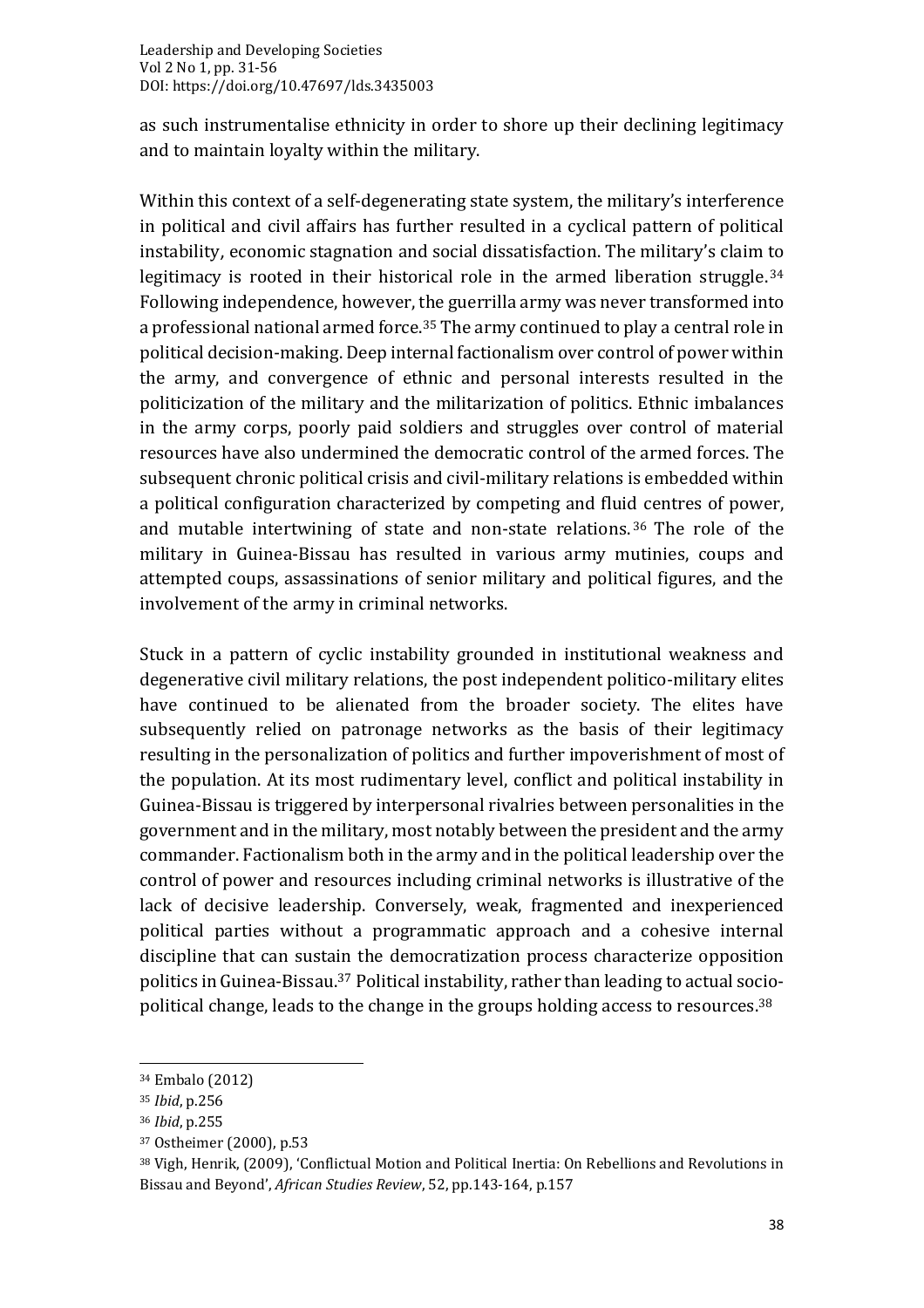To be certain, each successive government, whether military or civilian, has faced the difficult task of responding to the structural problems inherited from its predecessor as well as challenges arising from its leadership. The exercise of effective leadership in responding to these structural problems might have entailed among other things, a regime's understanding of the primary needs of the broader Guinean society, the sharing of a common interest in meeting those needs and a clear articulation of a strategy aimed at meeting those needs.

### **The Kumba Yala regime: Reinforcing leadership ineffectiveness in Guinea-Bissau**

The task that confronted the government of Kumba Yala after winning the 2001 presidential elections was no different. The social and economic problems, which were amplified by the 1980 coup and the 1998-9 civil war, continued to reverberate throughout his tenure. When Kumba Yala won the presidency with a 72 per cent of the vote after the second round of elections on 16 January 2001, there was much expectation that his party, *Partido da Renovacao Social* or Party of Social Renewal (PRS), would usher in a new era of radical change. <sup>39</sup> There was hope that his rule would end decades of political, social and economic problems caused by the civil war, incessant coups and political instability. However, the democratic transition that was envisaged never occurred as Yala's government failed to meet the basic needs of its main electorate.

The socio-economic and political conditions in Guinea-Bissau under Yala's leadership deteriorated massively as his governance pattern and leadership approach became increasingly erratic. Kumba Yala's unpredictable behaviour manifested itself in disputes with the arbitrary sacking of his ministers including the dismissal of three of his Prime Ministers in a space of less than two years. He was also involved in disputes with judges, opposition figures and trade unions. Since the return to civilian rule under Mr. Yala, there were two attempted coups. Yala's irrational behaviour became a national debate with MPs questioning his mental capacity after he threatened to sack up to 60 percent of the country's civil service workers and replace them with members of his Balanta community.<sup>40</sup> Yala accused the government workers of large-scale corruption and embezzlement. 41 His irrational public announcements including his intention of moving the capital to Buba – a small city 200 kilometres away – and his threat to invade Gambia raised doubts about his mental health.<sup>42</sup> Subjected to a vote of no confidence, Yala

<sup>39</sup> International Crisis Group (2008), p.14

<sup>40</sup> Ferreira, Patricia, (2004a), 'Guinea-Bissau', *African Security Review* 13, pp. 44-56, p.48 <sup>41</sup> BBC News (2001), Jobs move raises Tempers in Bissau, October 22. Available at: <http://news.bbc.co.uk/2/hi/africa/1614191.stm> (Accessed 3 July 2016)

<sup>42</sup> Ferreira (2004a), p.48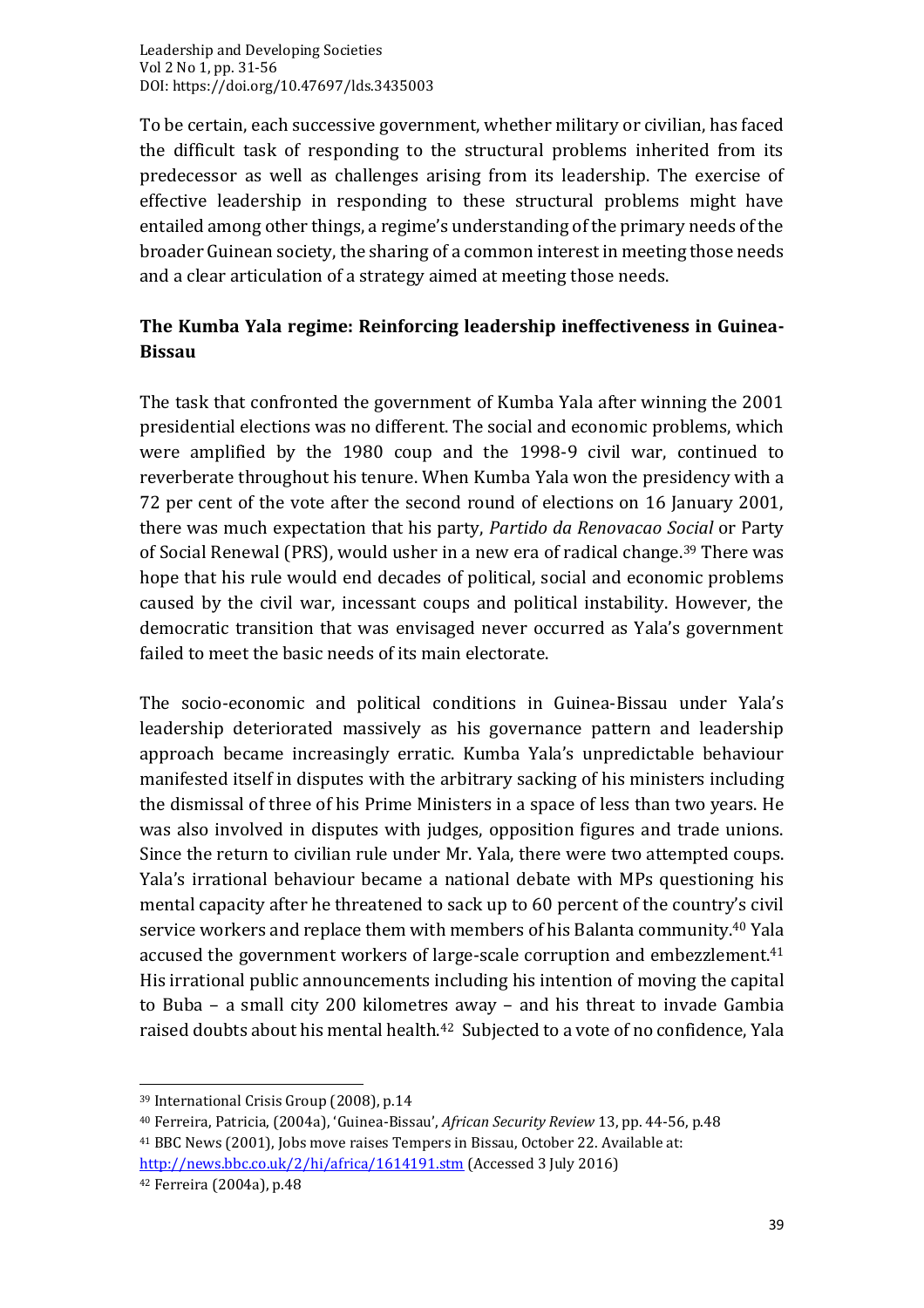simply dissolved parliament and ruled by Presidential Decree. <sup>43</sup> His erratic behaviour also resulted in a constitutional crisis after he dismissed and arrested three Supreme Court judges. The government became bankrupt leading to delays in the payment of civil servants for five consecutive months. President Yala presided over a government that was institutionally decaying and whose direction he failed to articulate.

Yala's erratic behaviour led to massive disruptions in the country. His rule entrenched ethnic fragmentation and introduced religious dynamics to Guinean politics. <sup>44</sup> This was after the assassination of the army general, Ansumane Mane who was a Mandika, following internal disagreements between the General and Mr. Yala over legitimacy and power control within the government. The Mandika are mainly Muslims. The Muslims of the whole region went to pay homage to the slain General*. <sup>45</sup>* Yala also increased the polarization between the military and the political spheres. His continued interference in public administration contributed to the weakening of the already fragile institutions of governance. Yala's leadership style reinforced the undemocratic political culture, established by the autocratic regimes of Luis Cabral (1974-1980) and Nino Vieira (1980-1999) characterized by the subversion of the independence of judiciary, the legislature and of the media, and the violation of human rights. Kumba Yala's behaviour became not only a national and international concern but also an embarrassment. With such critical and desperate conditions, it is no surprise that the people of Guinea-Bissau and the regional and the international community (albeit tacitly) readily accepted the coup.

The failure of Kumba Yala's government stems from its inability to respond to the needs of society at such a critical time within a fledgling democratic transition. His reliance on political support from the army, which comprised mainly the Balanta community contributed to the direct involvement of the military in politics and consolidation of patronage networks. <sup>46</sup> Indeed, there were strong concerns with the *`balantazition`* of all the spheres of power as a potential major source of destabilization. <sup>47</sup> The staffing of public administration with members of his patronage networks who lacked the technical and managerial skills to manage public affairs deepened the institutional paralysis. The government was, for

<sup>43</sup> BBC News (2002), Bissau to Hold Early Elections, November 15. Available at: <http://news.bbc.co.uk/2/hi/africa/2479929.stm> (Accessed 3 July 2016)

<sup>44</sup> Ferreira (2004a), p.47; Ferreira, Patricia, (2004b), Guinea-Bissau: Perspectives on the Upcoming Elections, *Institute for Security Studies Situation Report*, March 26. Available at: [http://dspace.cigilibrary.org/jspui/bitstream/123456789/31355/1/GUINEAREPMAR04COMPL](http://dspace.cigilibrary.org/jspui/bitstream/123456789/31355/1/GUINEAREPMAR04COMPLETE.pdf?1)

[ETE.pdf?1](http://dspace.cigilibrary.org/jspui/bitstream/123456789/31355/1/GUINEAREPMAR04COMPLETE.pdf?1) (Accessed 10 February 2016), pp.3-4 <sup>45</sup> *Ibid*

<sup>46</sup> International Crisis Group (2008), p. 14

<sup>47</sup> *Ibid,* p. 15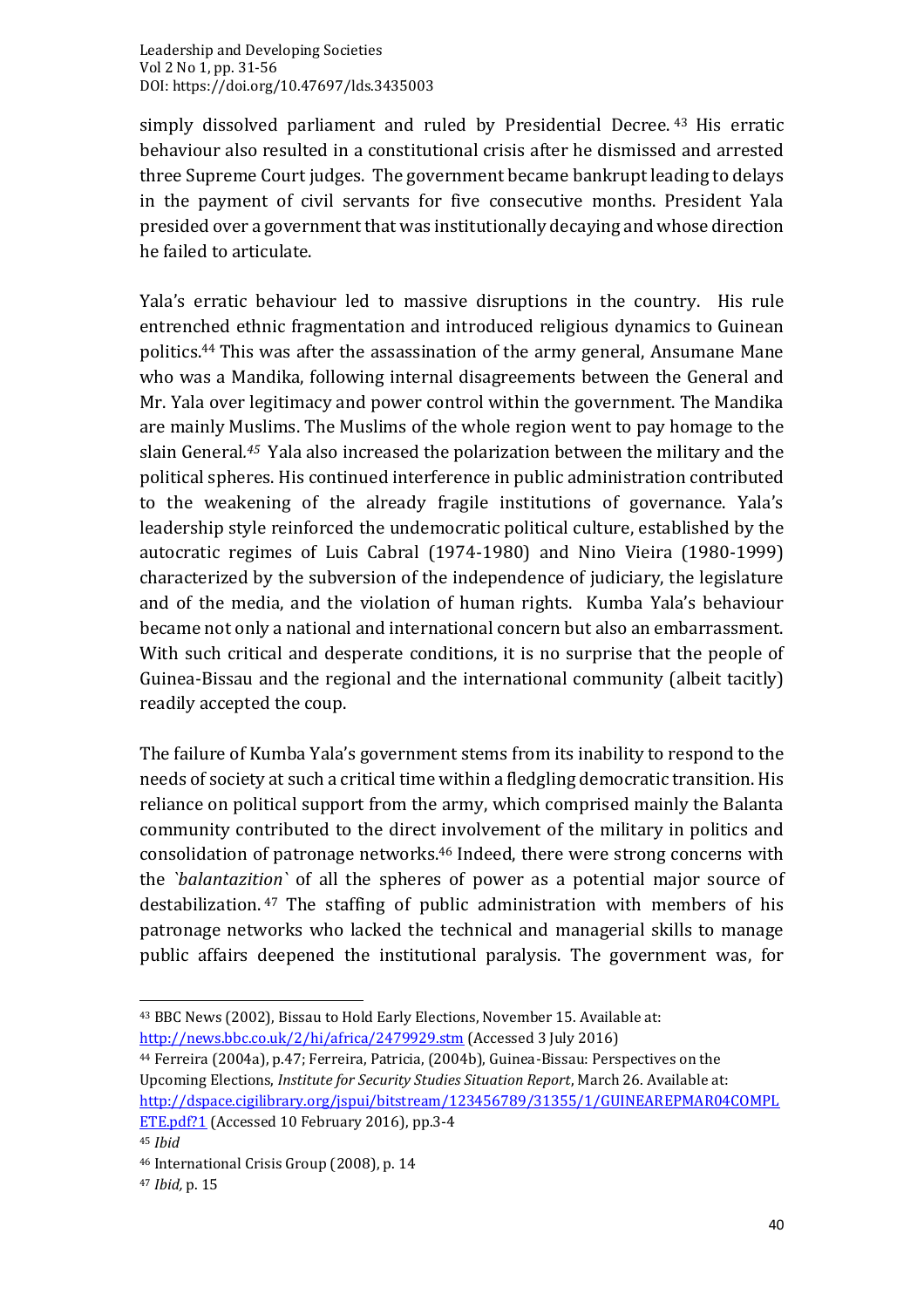example, unable to assure the supply of water and electricity throughout Bissau. 48 The suspension of budgetary assistance by international donors further weakened Yala's grip on power and worsened the social misery. <sup>49</sup> The IMF suspended its budgetary assistance and abandoned efforts to reintroduce its poverty reduction plan resulting in delays in payment of the salaries of civil servants for ten consecutive months. <sup>50</sup> Despite the goodwill placed on him by the people of Guinea-Bissau, he failed to forge or articulate a collective vision and inspire political direction for the Guinean people that would form the basis for political action. Kumba Yala's regime's inability to respond to the structural weaknesses arising from the deep historical trajectories of leadership failure ultimately led to the downward spiral of his government and the subsequent political and economic crisis.

#### *Responses to the coup*

Notwithstanding the principle of rejection of unconstitutional change of government that bound AU and ECOWAS member states, <sup>51</sup> the coup received tacit approval from regional and international actors. The principle of rejection of unconstitutional change of government is enshrined through the Lomé Declaration, the AU Constitutive Act and the ECOWAS Supplementary Protocol on Good Governance and Democracy. These normative texts articulate the principles for the consolidation of democracy in Africa and enact a set of responses in the event of a reversal of this democratization process. The Lomé Declaration was adopted at a time of great concern with the resurgence of coups and their retrogressive impact on the democratization process in Africa. The framework establishes a set of common values and principles for democratic governance, and includes definitions of the different situations that constitute unconstitutional change of government. Article 1(c) of the ECOWAS Protocol on Good Governance and Democracy subsequently reiterates this shared constitutional principle for the Zero tolerance of power obtained or maintained by unconstitutional means. 52

In line with these normative frameworks, the AU chair at the time, President Joaquim Chissano, condemned the coup saying that it constituted a denial of the

<sup>48</sup> Ferreira (2004b), p.4

<sup>49</sup> *Ibid*

<sup>50</sup> *Ibid*

<sup>51</sup> See the Lome Declaration and Article 30 of the Constitutive Act of the AU, Organization of African Unity, and African Economic Community, p.17

<sup>52</sup> The ECOWAS Supplementary Protocol was signed by the ECOWAS Heads of States and Government on 21December 2001 in Dakar, Senegal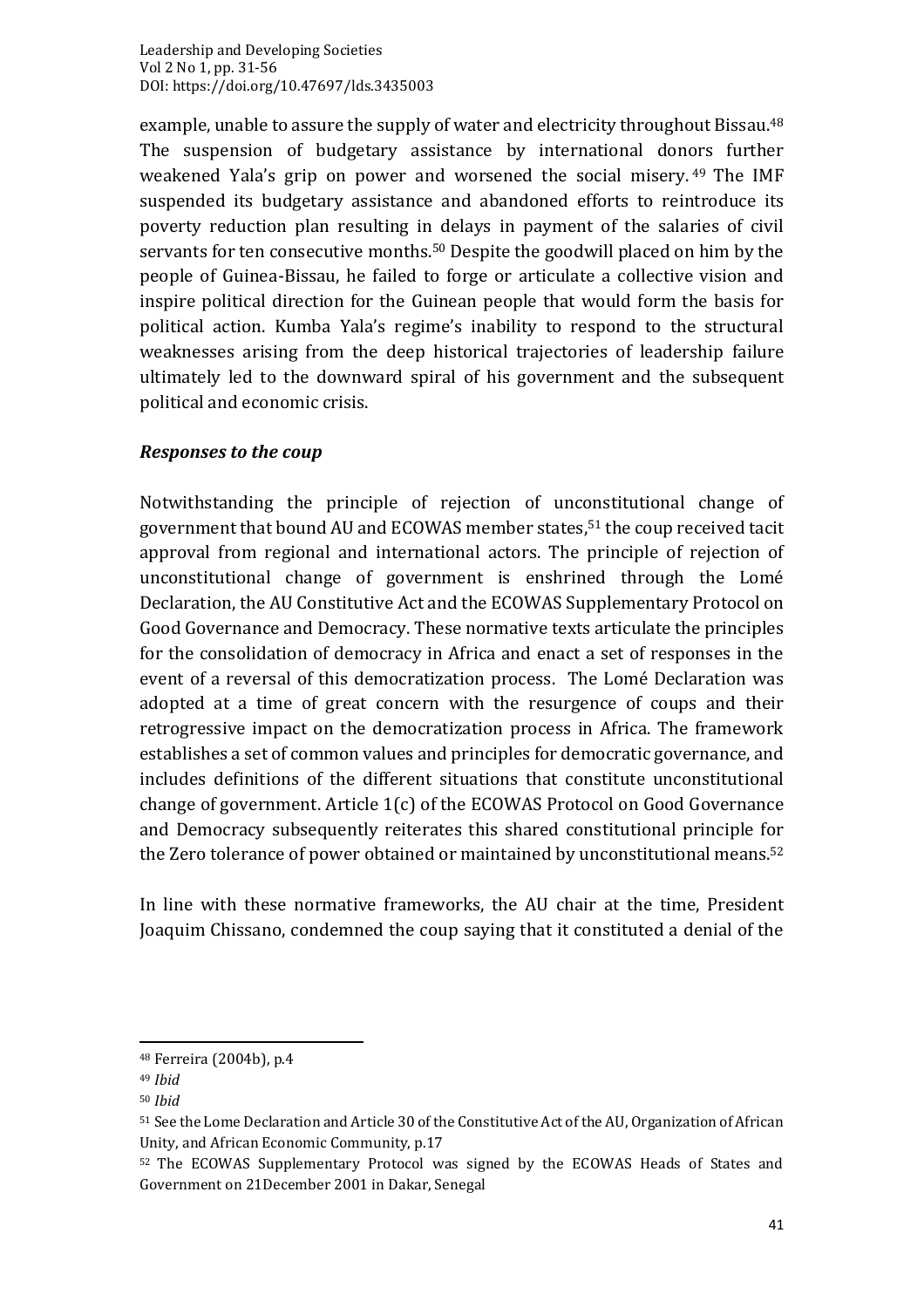principles and objectives of the AU. <sup>53</sup> President Abdoulaye Wade of Senegal called for the reinstatement of President Kumba Yala declaring that the AU would not recognize whatever government General Seabra planned to install. <sup>54</sup> The United Nations, Nigeria, Senegal, South Africa, and Portugal are among the countries that condemned the coup. Despite this public condemnation, there was recognition within the regional and international community of the deteriorating political, social and economic conditions in Guinea-Bissau. <sup>55</sup> It was no surprise therefore that the coup was implicitly welcomed. <sup>56</sup> This understanding of the abysmal governance failure by Yala's government conferred credibility and legitimacy on the coup.

Furthermore, the Lomé Declaration also includes various measures of actions for responding to unconstitutional change of governments and their mechanisms for implementation. Article 30 of the Constitutive Act of the AU stipulates the suspension of governments, which have achieved power through unconstitutional means from the activities of the Union. <sup>57</sup> Article 45 of the ECOWAS Protocol further sets out a number sanctions following unconstitutional change of government including the suspension of the concerned government from participation in ECOWAS decision-making bodies. However, even though Article 30 of the Constitutive act of the AU recommends the suspension of a member state for a period of six months from participation in AU activities pending the restoration of constitutional order, <sup>58</sup> Guinea-Bissau was not suspended. ECOWAS also got an explicit agreement by military leaders that if the military headed the transitional government, Guinea-Bissau would be suspended from ECOWAS and

<sup>53</sup> Xinhuanet (2003), AU Chairperson Condemns Coup in Guinea-Bissau. September 14. Available at: [http://news.xinhuanet.com/english/2003-09/15/content\\_1080704.htm](http://news.xinhuanet.com/english/2003-09/15/content_1080704.htm) (Accessed 13 January 2017)

<sup>54</sup> BBC News (2003b), Guinea-Bissau 'back to normal', September 15. Available at: <http://news.bbc.co.uk/2/hi/africa/3109648.stm> (Accessed 15 March 2015)

<sup>55</sup> *Ibid*

<sup>56</sup> The secretary general of the United Nations had indicated before the coup that the country was on a downward spiral see, BBC News (2003c), Bissau Junta set to step down', September 18. Available at[: http://news.bbc.co.uk/2/hi/africa/3113572.stm](http://news.bbc.co.uk/2/hi/africa/3113572.stm) (Accessed 15 March 2015); Foreign donors complained of Yala's erratic leadership, corruption and erratic shifts in Policy see, The Economist (2003), Coup in Guinea-Bissau: Farewell to the Red Bobble-hat. September 18. Available at:<http://www.economist.com/node/2076889> (Accessed 15 March 2015)

<sup>&</sup>lt;sup>57</sup> The Constitutive Act of the AU was adopted by the Thirty Sixty Ordinary session of the Assembly of Heads of State and Government on 11 July 2000 in Lome, Togo. See, Organization of African Unity, and African Economic Community (2000), Constitutive act of the African Union. Addis Ababa, Ethiopia, 11 July 2000, Organization of African Unity. Available at:

[http://www1.uneca.org/Portals/ngm/Documents/Conventions%20and%20Resolutions/constit](http://www1.uneca.org/Portals/ngm/Documents/Conventions%20and%20Resolutions/constitution.pdf) [ution.pdf](http://www1.uneca.org/Portals/ngm/Documents/Conventions%20and%20Resolutions/constitution.pdf) (Accessed 13 January 2017)

<sup>58</sup> *Ibid*, p.17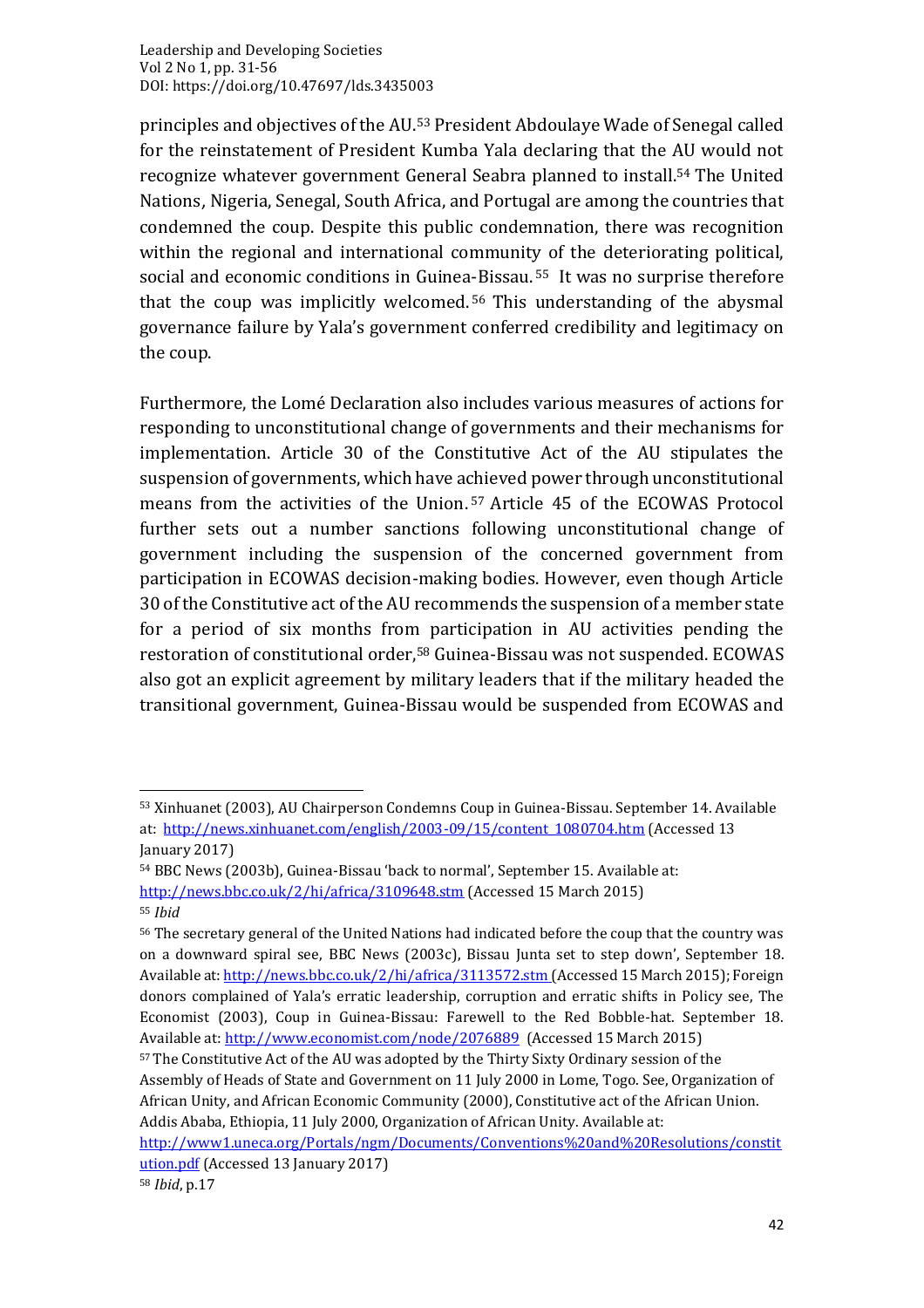AU. <sup>59</sup> The lack of suspension of Guinea-Bissau and the tacit acceptance of the Coup indicates a contradiction between the stated illegality of the coup and legitimacy of a popularly supported coup.

### **Leadership as a Process in Peacebuilding**

Leadership is a complex and multidimensional phenomenon. The extensive literature on leadership reveals multiple interpretations of what constitutes leadership. <sup>60</sup> These include perspectives that view leadership as a psychological endowment, as result oriented, as a position or as a sociological phenomenon. 61 While these numerous perspectives provide valuable insights, this paper adopts the notion of leadership as a dynamic process of interaction between leaders and followers and the situation in which they are part of. <sup>62</sup> Leadership is therefore 'a function of the whole situation', an interaction between the group or society and the situation confronting them. <sup>63</sup> Leadership as such is a dynamic process that is not generalizable across all situations. It is the nature of the situational demands placed on a group or society that defines the type of leadership needed and therefore who will lead. <sup>64</sup> Leadership therefore is the facilitative element in the situation that allows for a societal exchange of influence in seeking solutions or responses to the situation confronting that society. This exchange of influence involves a process of interaction in which the whole society is involved in seeking solutions to their mutual situation. <sup>65</sup> Such an exchange of influence is a sustained process that is built overtime. 66

Some individuals emerge as leaders because they 'frame experiences in a way that provides a viable basis for action.'<sup>67</sup> Leaders in this sense structure meaning for a common understanding of what needs to be to done to change the situation. 68

Leadership Literature', in L*eaders & the Leadership Process: Readings, Self-Assessments & Applications,* 5th ed., eds. Pierce, Jon, L., and Newstrom, John, W.(Boston: McGraw-Hill), pp.2-26

<sup>59</sup> Olonisakin, Funmi, (2004), 'Windows of Opportunity for Conflict Prevention: Responding to Regional Conflict in West Africa', *Conflict, Security and Development*, 4(2), pp.181-198, p.195 <sup>60</sup> Pierce, Jon, L., and Newstrom, John, W. (2008), 'Readings : The Conceptual and Empirical

<sup>61</sup> *Ibid*, pp. 7-11

<sup>62</sup> *Ibid, p*.5 For a visual and conceptual representation of leadership as a process

<sup>63</sup> Murphy, Albert (2008), 'A study of the Leadership Process', In Pierce, Jon, L., and Newstrom, John, W.(eds.), pp.12-14, p.12

<sup>64</sup> Pierce and Newstrom (2008), p.4

<sup>65</sup> Hollander, Edwin, P., and Julian, James , W., (2008), 'Contemporary Trends in the Analysis of Leadership Processes', in Pierce, Jon, L., and Newstrom, John, W.(eds.), pp.15-21, p.16 <sup>66</sup> *Ibid*

<sup>67</sup> Smircich, Linda, and Morgan, Gareth (2008), 'Leadership: The management of Meaning', in Pierce, Jon, L., and Newstrom, John, W.(eds.), pp.22-26, p.22 <sup>68</sup> *Ibid*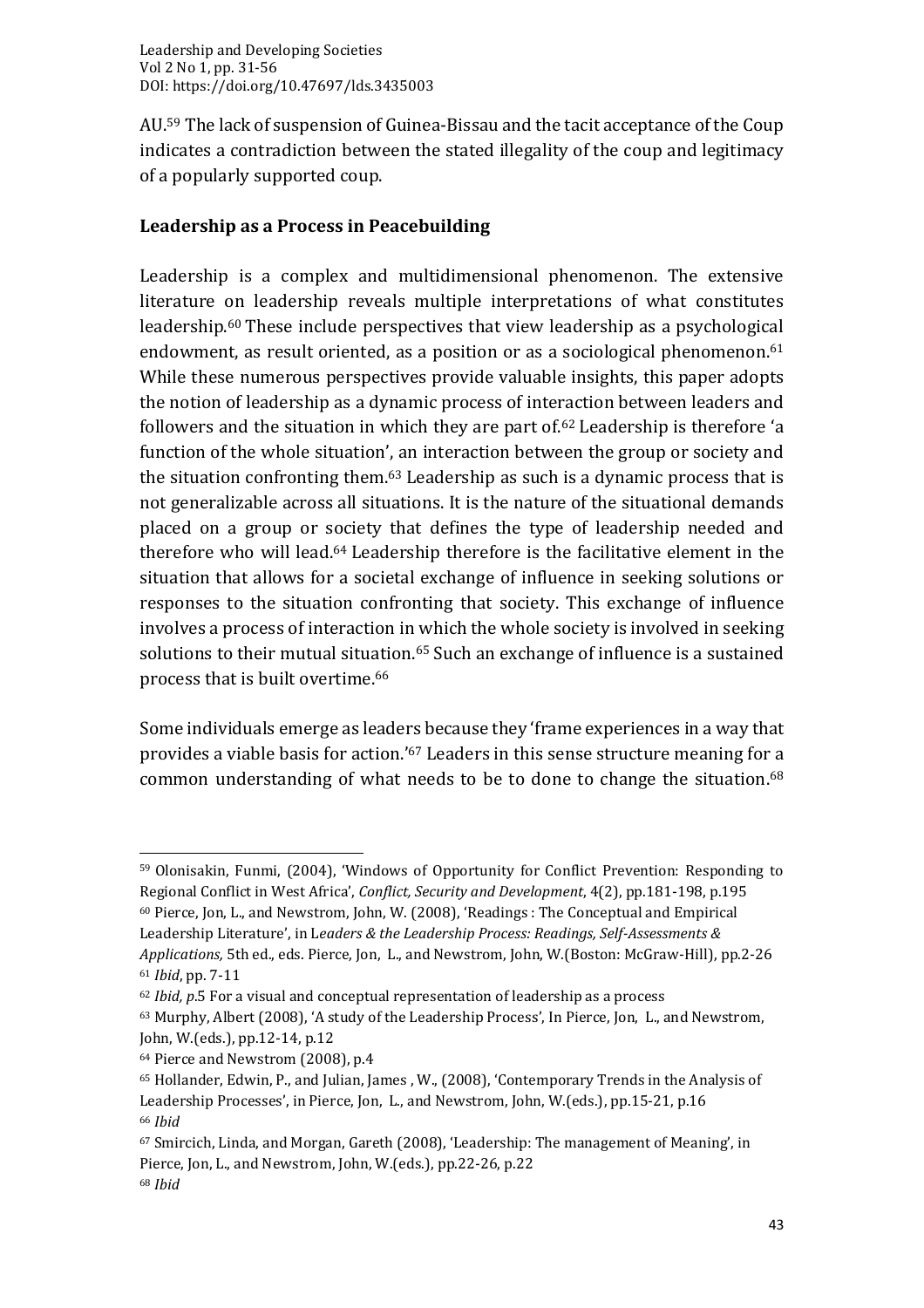While there are various perspectives through which leaders emerge,<sup>69</sup> notions that view leader emergence as a social influence process<sup>70</sup> offer the most useful approaches to understanding the role of leadership in peacebuilding contexts. Leaders emerge through three distinct pathways. <sup>71</sup> The first is the appointment path in which forces outside the group assign leadership to an individual and assert their influence in the acceptance of the individual as a leader. The second is through a voluntary path in which an individual steps up to the position of leadership. The third is because of 'forces within the group and the working relationship that connect group members and result in the acceptance of an individual as a leader.' <sup>72</sup> Adopting this later distinction of leadership emergence offers a better lens for understanding conflict and peacebuilding dynamics.

Embedding peacebuilding in the local context by understanding the local historical, cultural and political specificities, <sup>73</sup> allows for the emergence of an organic process of building stable peace. Similar to leadership, peacebuilding is a context-dependent and sustained process of active and inclusive engagement. Leadership as a process in peacebuilding in turn provides for a societal exchange of influence for addressing the underlying issues of conflict. This societal conversation builds the foundations for enduring peace. The goal of peacebuilding is not only to end violence through elite bargaining, but should necessarily be about transforming the relationship between the elites and the society towards a common future.

Guinea-Bissau represents an excellent empirical study of a historical lack of a leadership process that has engendered political instability, violence and disillusionment of the society. The dominant leadership approach in the country, both historically and contemporaneously, centres on elite control of the state and its resources. It is an approach to leadership that is based on shoring up the dysfunctional state in order to maintain clientele and patronage networks. The militarization and personalization of the state have also entrenched hierarchical modes of leadership approaches that are based on amassing power and authority by the elites rather than exchanging influence with Guineans. Elite contestations for control of power have created a rift between the elites and the society underscoring the challenges for peacebuilding in the country. Building lasting peace at the very least requires the arduous task of transforming the political

<sup>69</sup> Pierce, and Newstrom (2008), 'Leader Emergence: A dynamic Process', in Pierce, Jon L., and John, Newstrom, W. (2008), pp.126-128

<sup>70</sup> Hollander, Edwin, P., (2008), 'Emergent Leadership and Social Influence', in Pierce, Jon, L., and Newstrom, John, W.(eds.), pp.133-136, p.133

<sup>71</sup> *Ibid*, p.128

<sup>72</sup> *Ibid*

<sup>73</sup> Berdal, Mats, (2009), 'Chapter One: The Peacebuilding Environment', *The Adelphi Papers*, 49(407), pp, 29-94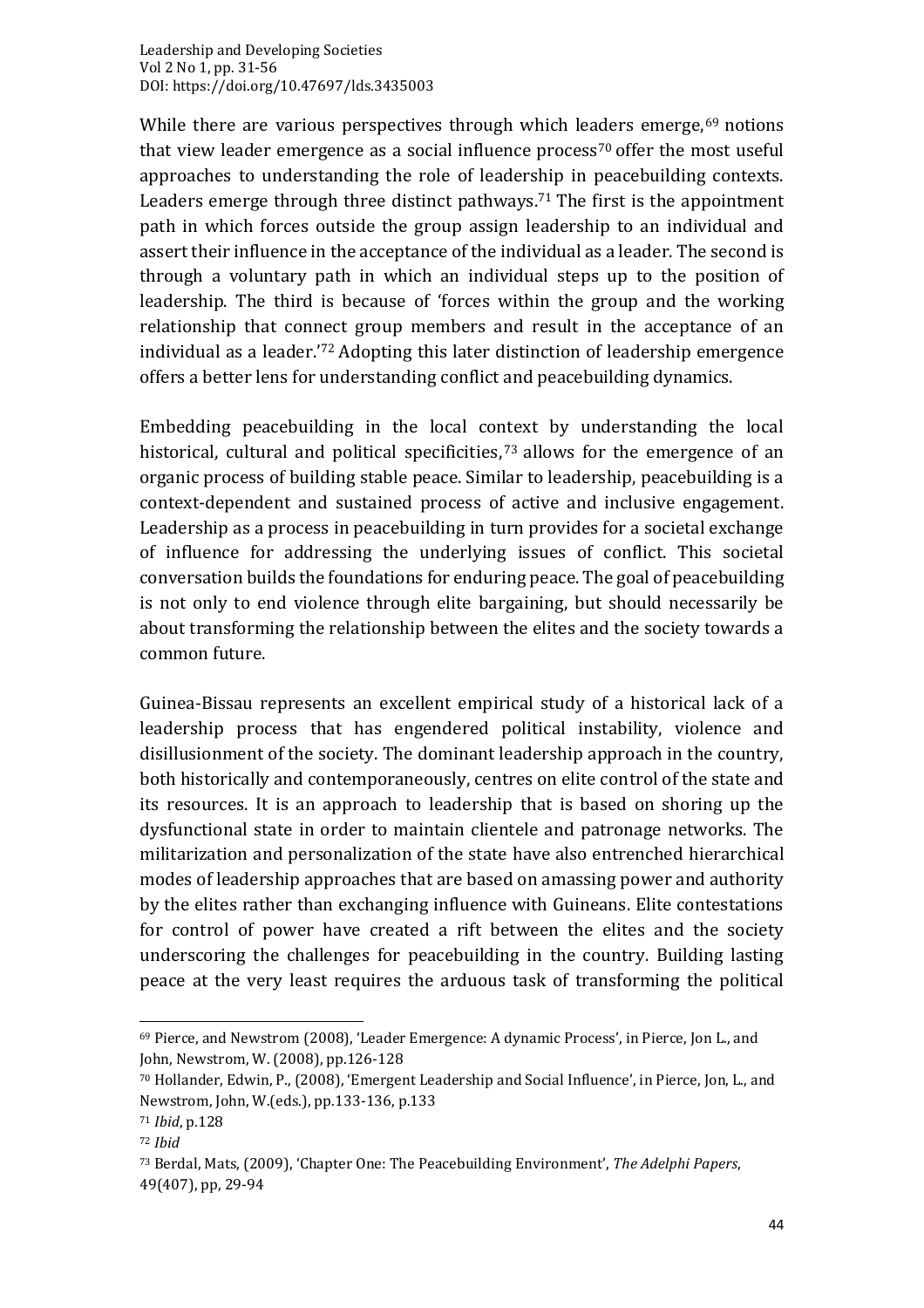military dynamics and elite mindsets in the country to reflect the interests and needs of the population. The 14 September 2003 Coup in Guinea-Bissau provides an instructive basis for locating the mutuality between leadership and peacebuilding.

#### *Leadership Emergence: Shifting mutuality*

After seizing power, the coup leaders' immediate task was to form a transitional government that would guide the people of Guinea-Bissau into elections. <sup>74</sup> In a radio broadcast, the coup leader, General Seabra declared that he did not intend to stay in power. <sup>75</sup> He subsequently announced that he would hand over power to a transitional government made up of 'all national political orientations.'<sup>76</sup> Despite this declaration, observers indicated that a faction within the military prevailed upon General Seabra not to retain the presidency by telling him that he could not be both the president and the chief of staff of the armed forces. <sup>77</sup> It was only after a realization that his position would be weakened if he became president that he gave up wanting to head the transitional government. $^{78}$ 

The agreement on the formation of a transitional government was based on the need for an 'exclusively' civilian government, 'a reasonable' transitional period, the need for the head of the government to be a 'civilian of high repute' and the need for credible, free and fair legislative and presidential elections. <sup>79</sup> This agreement was reached through consultations between the coup leaders and an ECOWAS ministerial delegation. <sup>80</sup> The delegation additionally obtained the recognition of the resignation of President Kumba Yala and the assurance of the armed forces that they would not assume political power. 81

The immediate step in the process of forming a transitional government involved consultations among various actors in Guinea-Bissau including political parties, trade unions, representatives of religious communities, and of the armed forces. 82

<sup>74</sup> Legislative elections in March 2004 and presidential elections within eighteen months <sup>75</sup>BBC News (2003c)

<sup>76</sup> BBC News (2003d), Coup in Guinea-Bissau, September 14. Available at: <http://news.bbc.co.uk/2/hi/africa/3107308.stm> (Accessed 15 March 2016) <sup>77</sup>BBC News (2003e), New Bissau PM Rejected, September 23. Available at: <http://news.bbc.co.uk/2/hi/africa/3129990.stm> (Accessed 3 July 2016) <sup>78</sup> *Ibid*

<sup>79</sup>BBC News (2003c)

<sup>80</sup> The ECOWAS delegation included ministers from Ghana, Senegal, Guinea, Nigeria, Gambia and Cape Verde.

<sup>81</sup> Olonisakin (2004), p.194

<sup>82</sup> The Ad-Hoc Commission comprised of 12 civilians and 4 military. See, Ferreira (2004b), pp.5-7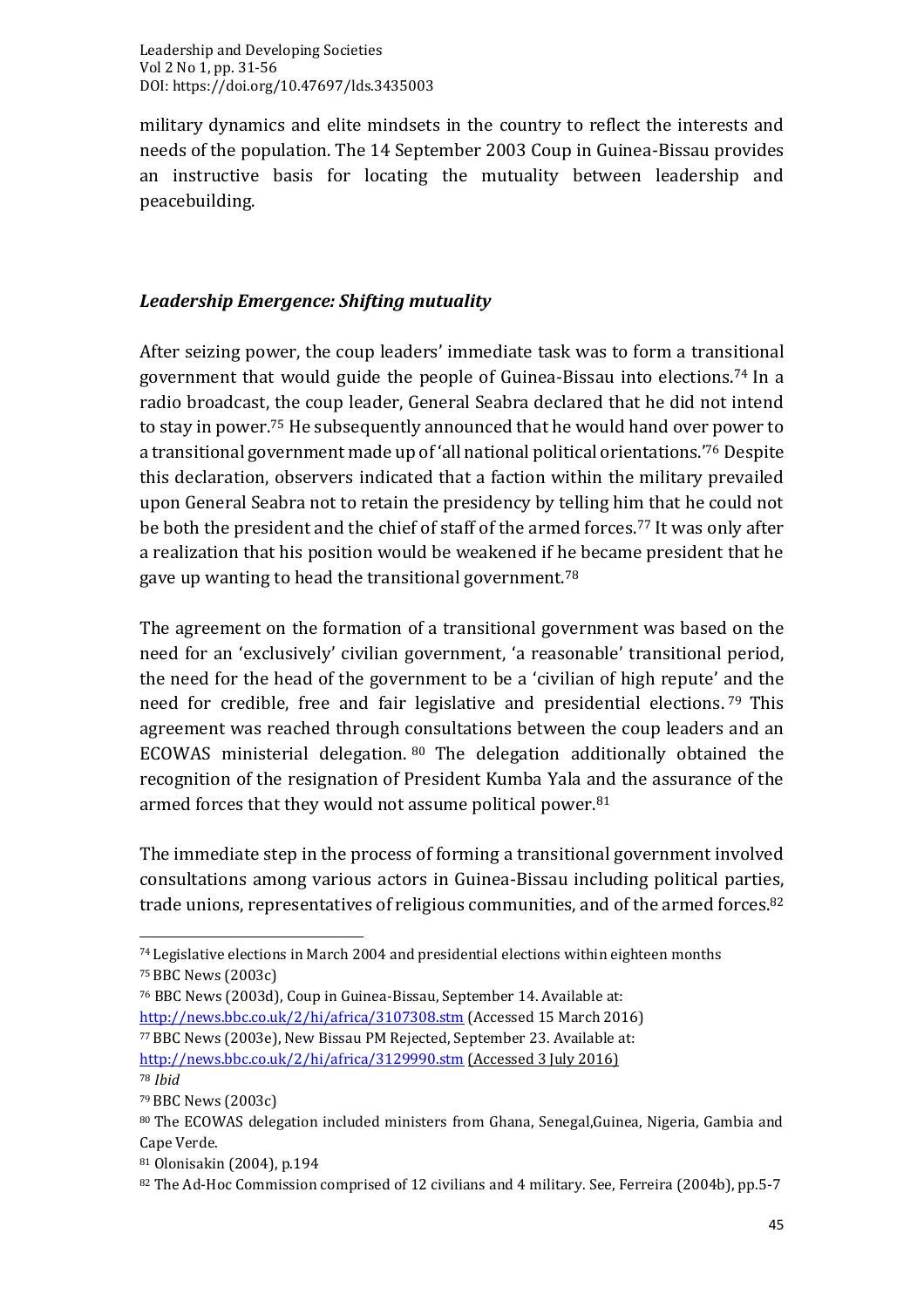These consultations resulted in the creation of an ad hoc Commission that defined the terms of reference of the transitional government and of the Consultative Council. <sup>83</sup> However, the task of the formation of the ad hoc Commission represents a brief instance in which a representative group of the population in Guinea-Bissau was involved in the process of the formation of the transitional government. Negotiations and consultations during the next phase in this process involved the coup elites and international actors.

The process leading up to the formation of a 'broad-based' transitional government involved discussions between the coup elites and an ECOWAS ministerial delegation in Guinea-Bissau. <sup>84</sup> The main objective of these negotiations was the formation of an interim government that would be tasked with organizing elections. This process resulted in the signing of the Charter of Political Transition on 28 November 2003 that envisaged the holding of legislative elections within six months and of presidential elections one year later. <sup>85</sup> The Charter provided for the establishment the *Conselho Nacional de Transição* as the supreme organ for state administration until elections were conducted. 86 However, political pressure from the Community of Portuguese Speaking Countries (CPLP) and ECOWAS resulted in the acceptance of the Charter by 23 of the 24 legalized political parties and the consensual nomination of Businessman Henrique Rosa for the presidency of the interim government. 87

Although the early and involved political intervention by ECOWAS served as a window of opportunity for the prevention of an escalation of the crisis by engaging key civil society actors,<sup>88</sup> the elections only served as a stopgap measure for the prevention of a larger crisis. The process did not therefore include discussions on the structural causes of the coup. The process only involved negotiations and dialogue on the immediate planning of elections as a resolution to the trigger causes of the crisis. <sup>89</sup> The signing of the transitional pact in the presence of regional leaders, including the Nigerian President Olusegun Obasanjo and Senegalese President Abdoulaye Wade, gave legitimacy to the idea of a transitional pact as the solution to the political crisis. The lack of representation of the society at the negotiation table further excluded Guineans from the process of choosing

<sup>83</sup> Ferreira (2004b), p.6

<sup>84</sup> Ferreira(2004b), pp.6-7. This was the first consultative meeting between the coup leaders and the international actors. The meeting was supported by the Ambassador of Brazil in Guinea-Bissau (representing the CPLP) and UN representatives.

<sup>85</sup> Ferreira (2004b), p.6

<sup>86</sup> *Ibid*, p.7

<sup>87</sup> *Ibid,* p.6

<sup>88</sup> Olonisakin (2004), pp.194-195

<sup>89</sup> The constant postponement of elections by President Yala was not the actual structural cause of the crisis in Guinea- Bissau but was rather the trigger to the coup.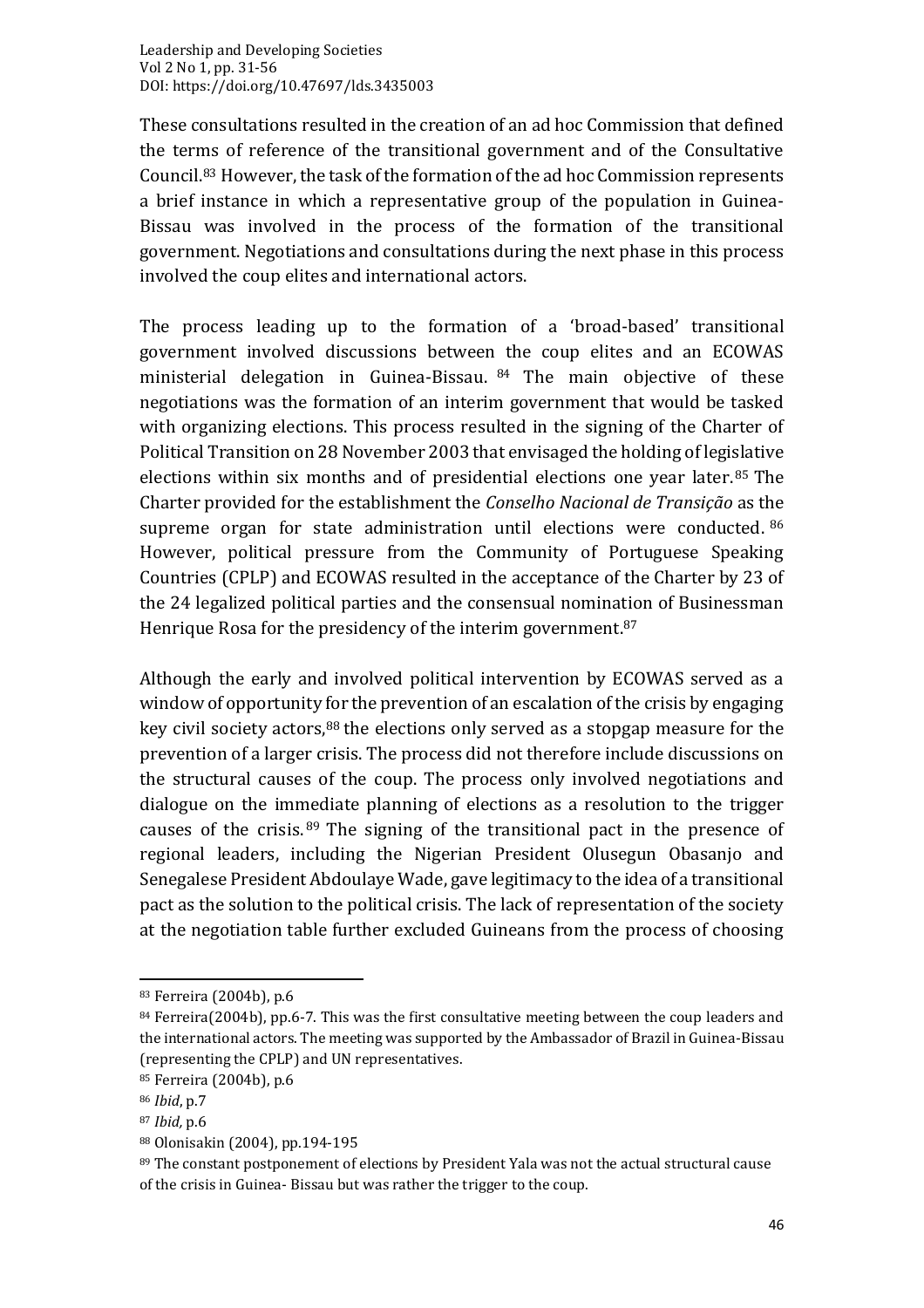the leaders that would guide the society during this transitional period. The exchange of influence during this stage therefore took place between the coup leaders and the external actors.

Furthermore, the process of selecting the transitional government leaders involved discussions between the political and military elites with ECOWAS playing a supportive and mediatory role. The selection of Antonio Artur Sanha of the PRS as head of the transitional government delayed dialogue between the political and military elites and resulted in a wave of protests. <sup>90</sup> The military's proposal of Antonio Artur Sanha was rejected by 15 of the 17 political parties consulted by the military leaders. <sup>91</sup> His name was also rejected following a meeting of political parties, civic groups and others groups; which the military had promised to consult as part of the task of the transition process because there was an agreement that the new Prime Minister should not be politically affiliated to a political party. 92

The choice of the interim President and the interim Prime Minister was dictated by the need for impartiality and non-partisanship. <sup>93</sup> Sub-section 4 of article 11 of the Charter of Transition also prevented all those who formed part of the transitional government from participating in legislative elections. The military also selected businessman Henrique Rosa, as interim President. However, his selection was only rejected by one of the parties. It is instructive to note that the choice of Antonio Artur Sanha and Henrique Rosa as possible transitional leaders was the sole decision of the military. Their selection as leaders was through a path of appointment and assertion of influence by the military rather than through a national conversation that would have allowed for an adequate assessment of their competence and suitability to the demands and needs of the post-coup situation. The choice of Henrique Rosa by the military was interpreted as an attempt by the military to guarantee the interests of the Balanta Community, which dominated the armed forces. 94

The creation of the ad hoc commission and the meeting of the political parties and civic groups in the approval of the selection of Antonio Artur Sanha as the head of the transitional government represents the slightest of moments in which a broadly consultative process in the selection of the post-coup leaders occurred. These two instances increased the scope for interactions in terms of the numbers of those who offered solutions and the issues they represented. Despite the inclusive nature of these social transactions, the intensity of the interaction was

<sup>90</sup> Ferreira (2004b), pp.5-7

<sup>91</sup> BBC News (2003e)

<sup>92</sup> *Ibid*

<sup>93</sup> *Ibid*

<sup>94</sup> Ferreira (2004a), p.49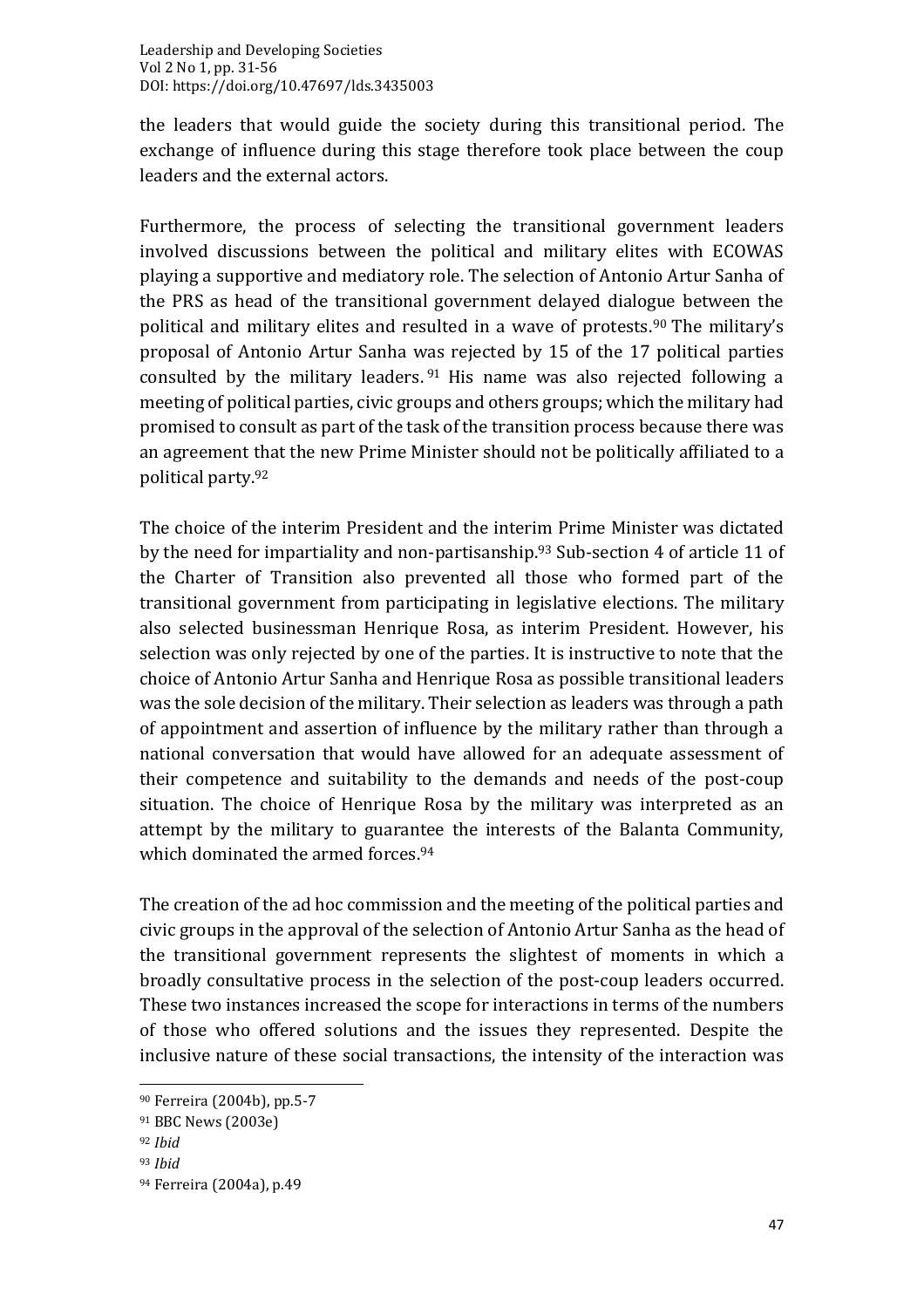minimal and greatly shaped by electoral politics. Indeed, the process of the formation of the transitional government represented an excellent opportunity for the emergence of nationally conscious, legitimate and competent leaders.

In this process, two stages of leader emergence were observable. The first was the emergence of General Verissimo Correla Seabra through the wide acceptance of the coup particularly within Guinea-Bissau. The coup plotters and the people of Guinea-Bissau mutually desired the removal of Kumba Yala. As such, the exchange of influence took place at that moment between the people and the coup leaders. However, the mutuality of this situation shifted. With the entry of ECOWAS and regional actors, the interaction shifted and was largely between the regional actors and Guinea's elite, and the situation under focus was largely the issue of who becomes leader of the transition. Mutuality in the situation and the exchange of influence was therefore between regional and national elites. The issue of how to deal with the structural causes of the problem in the country was not part of the immediate focus. Rather, the politics of elections occupied the elite's attention. Thus in this situation, leadership emerged from the ECOWAS region. This pattern of leader emergence significantly influenced the effort to achieve lasting peace. Any emergence of leadership that connected the aspirations of the people of Guinea-Bissau with the ruling elite was short lived. A new situation (a selection of political leaders) rapidly emerged, which only connected elite groupings within and outside the country.

#### *Disconnecting Leadership and Peacebuilding*

The transitional government was tasked with the main aim of guiding Guinea-Bissau to elections. However, the constant postponement of elections was not the only problem that faced Guinea-Bissau. In fact, the organization of legislative and presidential elections was only one aspect of responding to the structural fragility in Guinea-Bissau. What was needed was a holistic response that would lead to the resolution of the myriad political and socio-economic problems that faced the country. Such a response could not be an imposed formula. Instead, the solution needed to be arrived at through popular consultations in which the whole society was represented at the negotiating table and actively involved in the political process. Such popular consultations would then require the emergence of leaders who could articulate meaningfully and effectively the society's positions or the solutions emerging from such discussions.

The main task and outcome of both the negotiations for the formation of a transitional government and those of the transitional government was not the result of an exchange of influence between Guinean citizens and those leading these processes. As a result, national conversations that would have led to the resolution of the structural crisis in Guinea-Bissau did not take place. The coup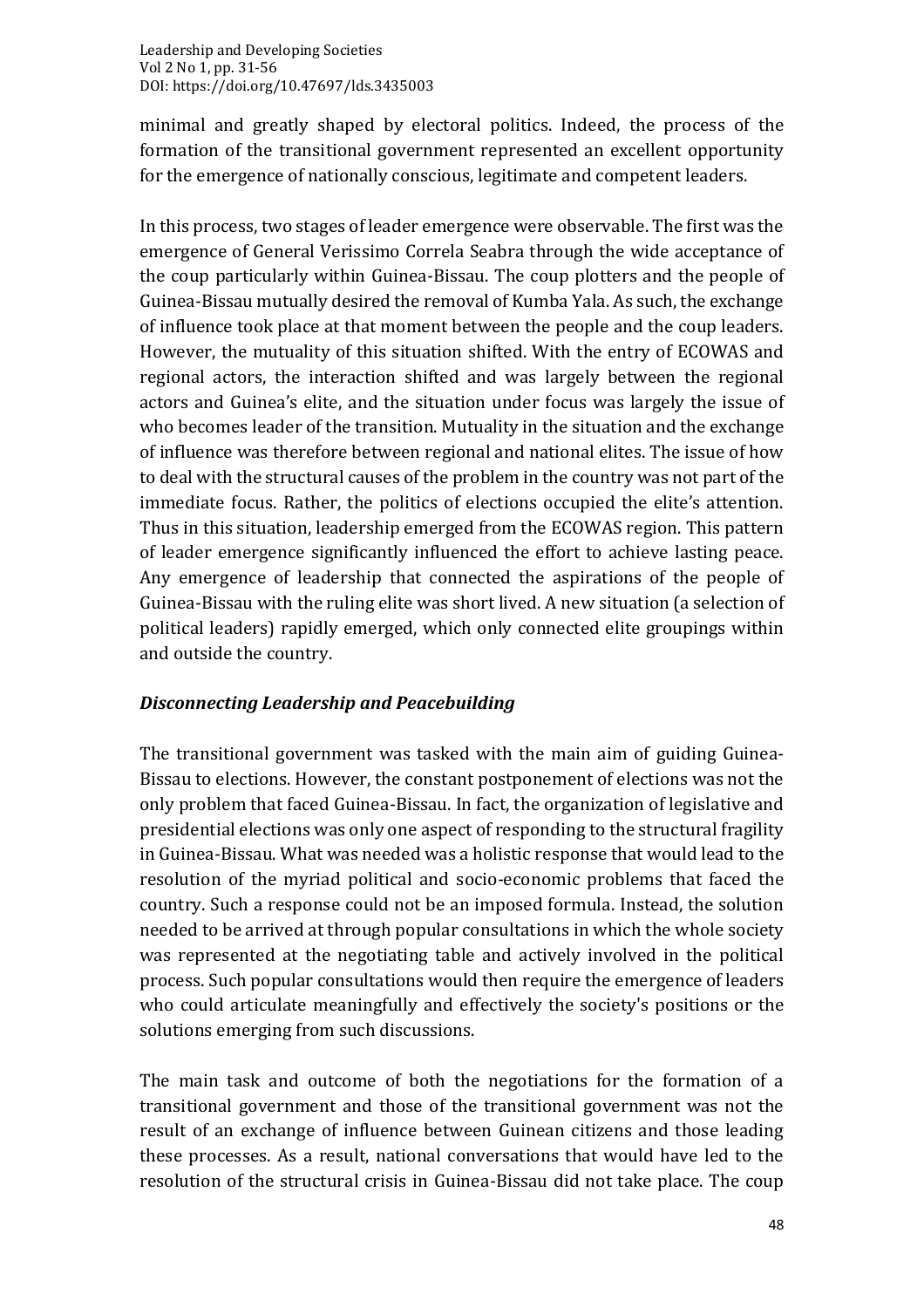and the transitional process represented a significant window of opportunity for such national conversations. As such, leadership did not emerge organically because the exchange of influence occurred between the military and the political elites and external actors. Since an exchange of influence that would make meaning for the society in Guinea-Bissau did not occur, durable peace consequently was not built.

The 2005 elections were supposed to mark the end of the transitional period. The international community had made clear beforehand that a legitimate government in place was the prerequisite for any additional financial and technical assistance to Guinea-Bissau. <sup>95</sup> Inevitably, however, the imposition of time bound activities such as the organization of elections impaired the dynamic nature of the leadership process. Subsequently the elites' preoccupation with elections undermined the process of building societal relations that would have anchored an enduring process of peacebuilding. Equally, much of the donor assistance resulted in supporting the fragile institutions of government that have failed to manage the chronic instability in Guinea-Bissau.

The lack of a substantive and enduring exchange of influence within the Guinean population served as the basis for subsequent conflict as the future incentives for conflict were not reduced. The exchange of influence should have focused on reconciliation, relationship building and addressed the structural causes of the conflict. However, many efforts, including time and resources were expended on the building of institutions of governance and the organization of elections. Less proportionate efforts were expended on the building of a mutual relationship between the leaders and the society that would frame meaning for the society in Guinea-Bissau. This process of relationship building involves a search for ideas or solutions to the situation at hand. Those with these ideas assert influence by sharing them with the society, which in turn accepts this assertion of influence if and when they are seen to offer a relevant solution. This exchange of influence entails the framing of meaning for the society. This process should be inclusive; however, in Guinea-Bissau the interests of the political and military elites took centre stage. This process of relationship building is built over time and cannot be bound by time specific activities such as the holding of elections. It is a process of active engagement. The process involves the search for long-term solutions and not reactionary responses such as elections. This, however, does not mean that elections are not important. Rather, the process, which precedes elections, is what determines the meaning and sustainability of a democratic process.

<sup>95</sup> Nuno, Vaz and Rotzoll, Iris, C.,(2005), 'Presidential Elections in Guinea- Bissau 2005: A Stabilizing Factor in a Fragile Democracy or only a Spot Test of the State Of Affairs?', *Afrika Spectrum,* 403, pp. 535-54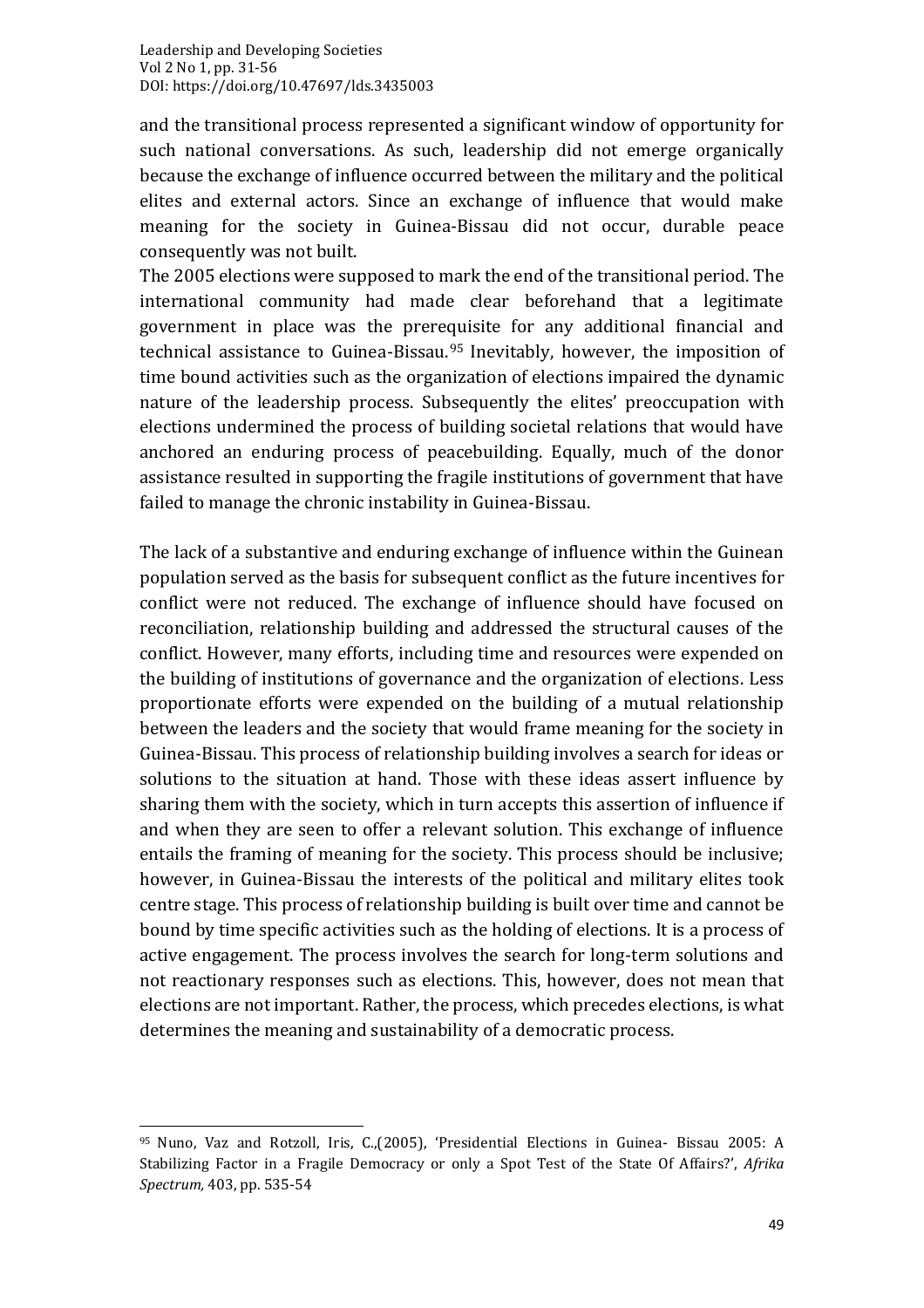The society in Guinea-Bissau was excluded from the exchange of influence and therefore the scope for interaction was reduced. The political and military elites asserted influence amongst themselves pushing for their own interests. The transient leadership that emerged served only to articulate the positions and achieve the objectives and interests of the politico-military elites. It lacked the competencies and skills to respond adequately to the structural problems in Guinea-Bissau. The assertion of influence was not dynamic as the interlocutors were the elites and the external actors rather than these elites and the larger population of Guinea-Bissau. To be certain, since effective leadership suitable and meaningful to the society did not emerge following the coup lasting peace was not built. As a result, the nature of the peace that was built was fragile peace characterized by '*stable instability'* <sup>96</sup> Indeed, the chronically unstable and fundamental inert political system in Guinea-Bissau is as a result of the replacement of political leaders without any real political change. <sup>97</sup> This represents change in *positions* of power rather than the *structures* of power.

#### **Conclusion**

The September 2003 Coup presented an opportunity for the Guinean Society to address the structural problems made dire by Yala's ineffective leadership. However, the emergence of effective leadership that would build stable peace consequently did not occur. Retrospectively, the political chaos that followed the 2005 elections and the current crisis in Guinea-Bissau<sup>98</sup> instructively demonstrate that a meaningful exchange of influence between the political and military elites and the people of Guinea-Bissau has never occurred in post-independent Guinea-Bissau. Elections are mainly characterized by the recycling of the same crop of ineffective leaders responsible for the initial structural problems. This replacement of leaders in positions of authority offers no real transformation of Guinea-Bissau's chronically unstable political system in ways that are meaningful to the whole of the society.

The response to the crisis in Guinea-Bissau has focused mainly on supporting the institutionally weak state structures that continue to be detached from popular support. Rarely has the exchange of influence occurred between the political and military elites and the people of Guinea-Bissau. The exchange has rarely focused on addressing the structural issues that have characterized post-independent

<sup>96</sup> Vigh (2009), p.145

<sup>97</sup> *Ibid, p*.157

<sup>98</sup> The military seized power on 12 April days before a presidential runoff was scheduled to take place. See: Hirsch, Afua (2012), Guinea-Bissau Coup Suspected as Military Seizes Parts of Capital, *The Guardian*, April 13. Available at:

<http://www.theguardian.com0/world/2012/apr/13/guinea-bissau-coup-suspected> (Accessed 10 February 2016)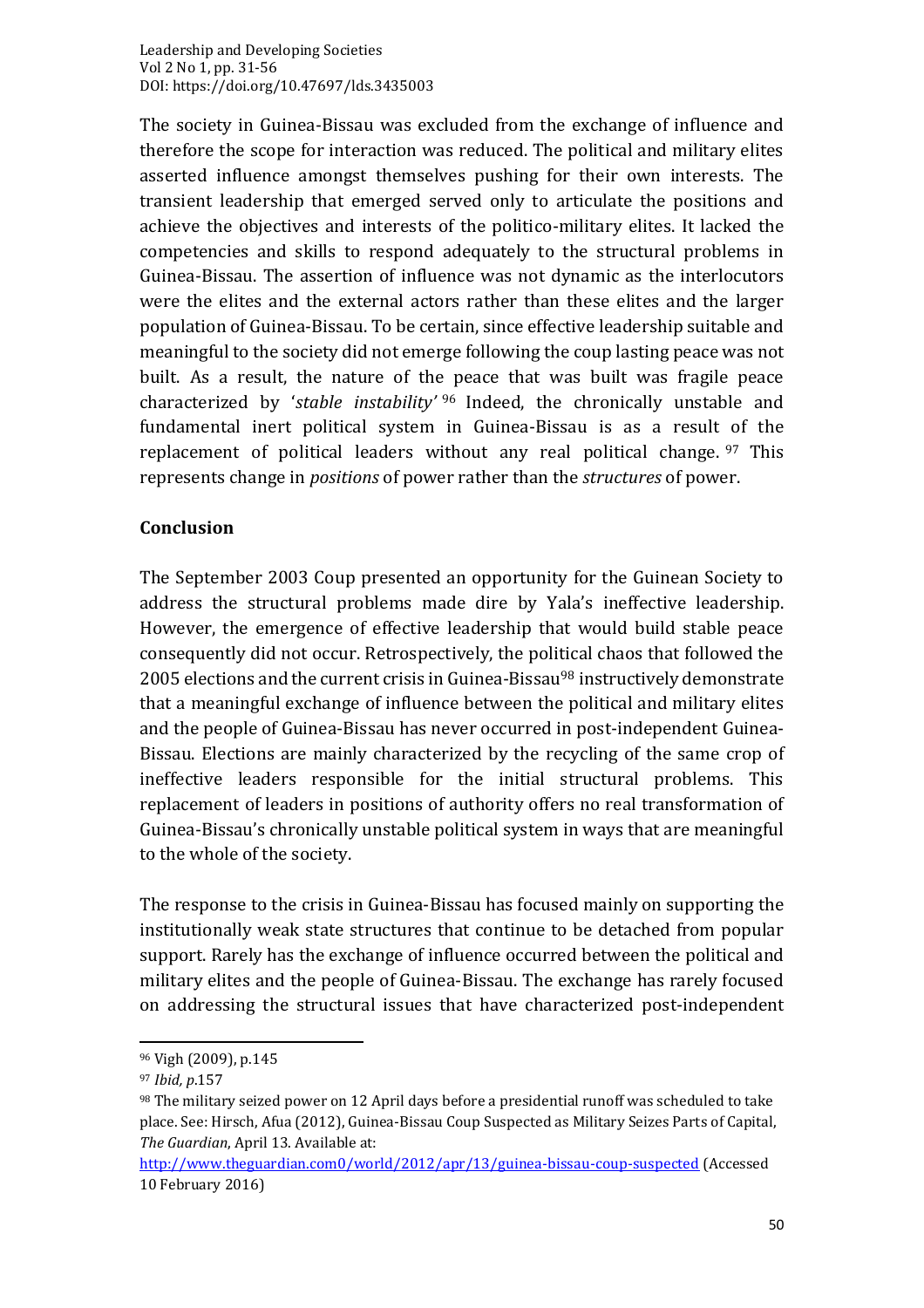Guinea-Bissau. Instead, the focus has been on addressing issues such as the organising of elections. Where this has happened, for instance during the process leading up to the formation of a transitional government after the 2003 September Coup, the exchange has been brief, minimal, ineffective and externally driven. Leadership as an approach to building lasting peace means that those responding to the conflict will work with the whole of society towards a common path of lasting peace.

*\*Kamau Nyokabi is a research uptake officer and a PhD student at the African Leadership Centre, King's College London.*

### **BIBLIOGRAPHY**

BBC News (2003a), Amy Chief takes over in Bissau. September 14. Available at: <http://news.bbc.co.uk/2/hi/africa/3107960.stm> (Accessed 15 March 2015)

BBC News (2003b), Guinea-Bissau 'back to normal. September 15. Available at: <http://news.bbc.co.uk/2/hi/africa/3109648.stm> (Accessed 15 March 2015)

BBC News (2003c), Q&A: Guinea-Bissau Coup, September 14. Available at: <http://news.bbc.co.uk/2/hi/africa/3108310.stm> (Accessed 15 March 2015)

BBC News (2003c), Bissau Junta set to step down`, September 18. Available at: <http://news.bbc.co.uk/2/hi/africa/3113572.stm> (Accessed 15 March 2015)

BBC News (2003d), Coup in Guinea-Bissau, September 14. Available at: <http://news.bbc.co.uk/2/hi/africa/3107308.stm> (Accessed 15 March 2015)

BBC News (2001), Jobs move raises Tempers in Bissau, October 22. Available at: <http://news.bbc.co.uk/2/hi/africa/1614191.stm> (Accessed 3 July 2016)

BBC News (2003e), New Bissau PM Rejected, September 23. Available at: <http://news.bbc.co.uk/2/hi/africa/3129990.stm> (Accessed 3 July 2016)

BBC News (2002), Bissau to Hold Early Elections, November 15. Available at: <http://news.bbc.co.uk/2/hi/africa/2479929.stm> (Accessed 3 July 2016)

Berdal, Mats, (2009), 'Chapter One: The Peacebuilding Environment', *The Adelphi Papers,* 49(407), pp, 29-94

Bordonaro, Lorenzo, (2009), 'Introduction: Guinea-Bissau Today—The Irrelevance of the State and the Permanence of Change', *African Studies Review*  52 (2), pp.35-45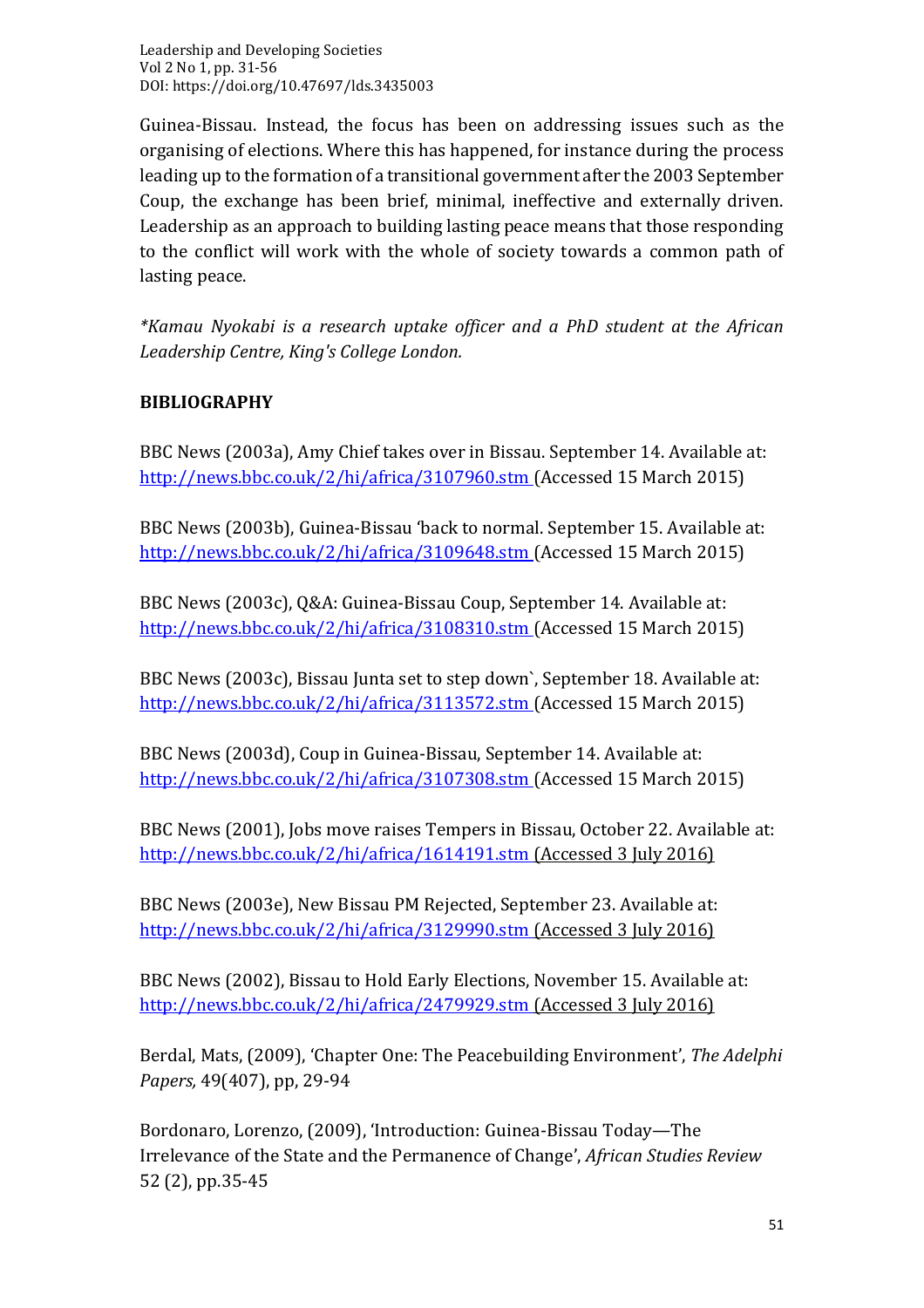Boutros-Ghali, Boutros (1992), *An Agenda for Peace: Preventive Diplomacy, Peacemaking and Peacekeeping,* Doc A/47/277-s/24111, United Nations, June 17

Burns, McGregor, J., (1978), *Leadership* (New York: Harper & Row)

ECOWAS Protocol A/SP1/12/01 on Democracy and Good Governance Supplementary to the Protocol relating to the Mechanism for Conflict Prevention, Management, Resolution, Peacekeeping and Security, Dakar, Senegal, December 21,2001. Available at:

[http://www.comm.ecowas.int/sec/en/protocoles/Protocol%20on%20good](http://www.comm.ecowas.int/sec/en/protocoles/Protocol%20on%20good-governance-and-democracy-rev-5EN.pdf)[governance-and-democracy-rev-5EN.pdf](http://www.comm.ecowas.int/sec/en/protocoles/Protocol%20on%20good-governance-and-democracy-rev-5EN.pdf) (Accessed 3 July 2016)

Embalo, Birgit, (2012), 'Civil-Military Relations and Political Order in Guinea-Bissau', *Journal of Modern African Studies* 50 (2), pp. 253-281.

Ferreira, Patricia, (2004a), 'Guinea-Bissau', *African Security Review* 13, pp. 44-56

Ferreira, Patricia, (2004b), Guinea-Bissau: Perspectives on the Upcoming Elections, *Institute for Security Studies Situation Report,* March 26. Available at: [http://dspace.cigilibrary.org/jspui/bitstream/123456789/31355/1/GUINEARE](http://dspace.cigilibrary.org/jspui/bitstream/123456789/31355/1/GUINEAREPMAR04COMPLETE.pdf?1) [PMAR04COMPLETE.pdf?1](http://dspace.cigilibrary.org/jspui/bitstream/123456789/31355/1/GUINEAREPMAR04COMPLETE.pdf?1) (Accessed 10 February 2016)

Forrest, Joshua, (1987), 'Guinea-Bissau since Independence: A Decade of Domestic Power Struggles', *Journal of Modern African Studies* 251, pp.95-116

Gacitua-Mario, Estanislao, Aasland, Sigrun, Nordang, Hakon, and Wodon, Quentin (2007), Institutions, Social Networks, and Conflicts in Guinea-Bissau: Results from a 2005 Survey, *World Bank Working Paper,* January*.* Available at: <http://mpra.ub.uni-muenchen.de/11087/> (Accessed 10 February 2016)

Galtung, Johan (1975), *Peace, War and Defence, Essays in Peace Research*, Vol.2, (Copenhagen: Christian Ejlers)

Galtung, Johan, (1969), 'Violence, Peace and Peace Research', *Journal of Peace Research,* 6(3)

Grint, Keith (2010), *Leadership: A Very Short Introduction* (Oxford University Press: Oxford)

Hirsch, Afua (2012), Guinea-Bissau Coup Suspected as Military Seizes Parts of Capital, *The Guardian,* April 13. Available at: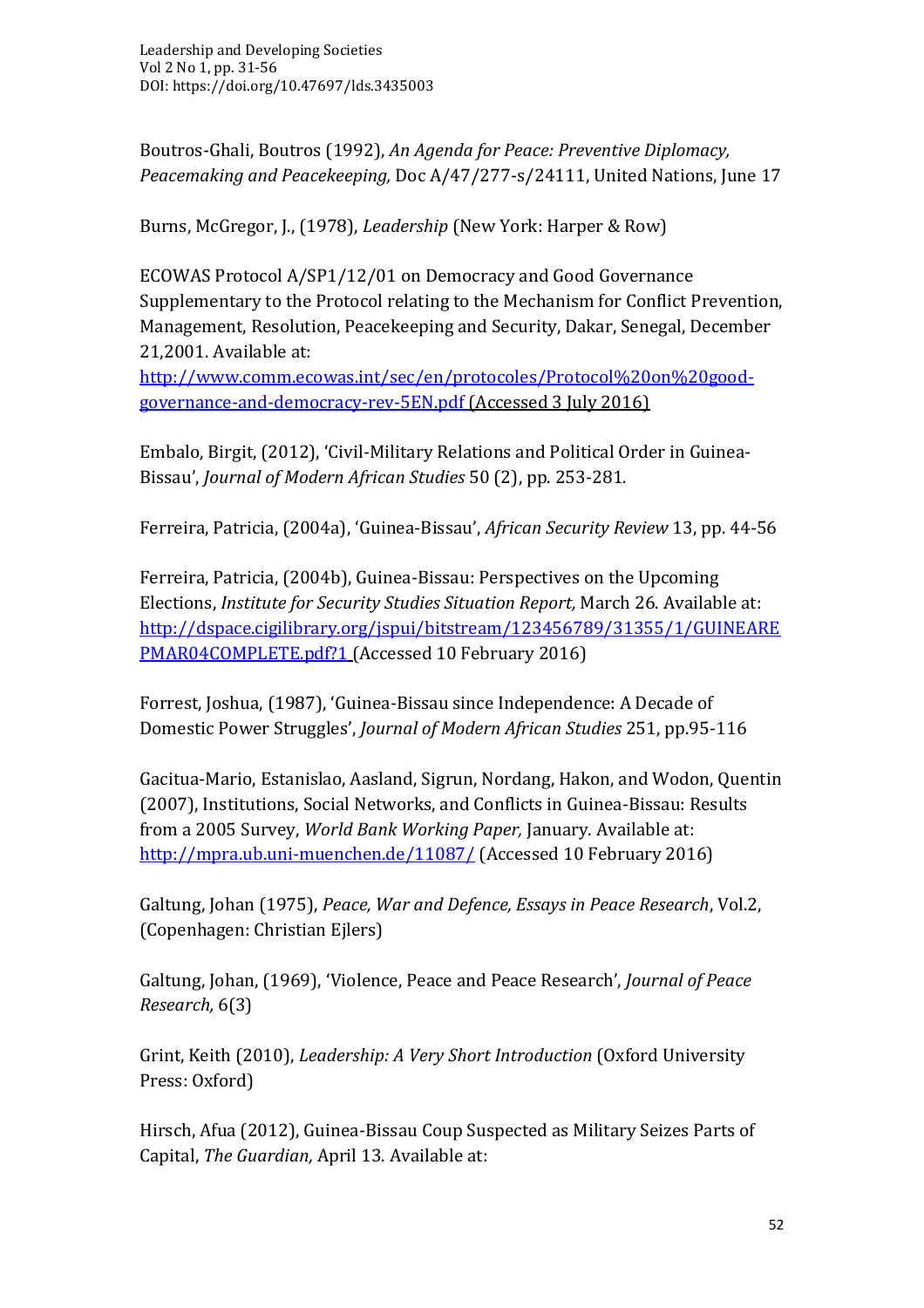[http://www.theguardian.com0/world/2012/apr/13/guinea-bissau-coup](http://www.theguardian.com0/world/2012/apr/13/guinea-bissau-coup-suspected)[suspected](http://www.theguardian.com0/world/2012/apr/13/guinea-bissau-coup-suspected) (Accessed 10 February 2016)

Hollander, Edwin, P., and Julian, James , W.,(2008), 'Contemporary Trends in the Analysis of Leadership Processes', In *Leaders & the Leadership Process: Readings, self-assessments & applications*, 5th ed., eds. Jon, Pierce, L., and John, Newstrom, W. (Boston: McGraw-Hill), pp.15-21

Hollander, Edwin, P., (2008), 'Emergent Leadership and Social Influence', in Jon, Pierce, L., and John, Newstrom, W. ed. *Leaders & the Leadership Process: Readings, Self-Assessments & Applications*, 5th ed. (Boston: McGraw-Hill), pp.133-136

International Crisis Group, (2008), Guinea-Bissau: In Need of a State, *Africa Report, 142*, July 2, (Brussel: ICG). Available at: [http://www.crisisgroup.org/~/media/Files/africa/west-africa/guinea](http://www.crisisgroup.org/~/media/Files/africa/west-africa/guinea-bissau/Guinea-Bissau%20In%20Need%20of%20a%20State.pdf)[bissau/Guinea-Bissau%20In%20Need%20of%20a%20State.pdf](http://www.crisisgroup.org/~/media/Files/africa/west-africa/guinea-bissau/Guinea-Bissau%20In%20Need%20of%20a%20State.pdf) (Accessed 10 February 2016)

Jon, Pierce,L., and John, Newstrom, W.,(2008), 'Leader Emergence: A Dynamic Process', in Jon, Pierce, L., and John, Newstrom, W. eds. *Leaders & the Leadership Process: Readings, Self-Assessments & Applications*, 5th (Boston: McGraw-Hill), pp.125-132

Lederach, John P., (1997), *Building Peace: Sustainable Reconciliation in Divided Societies*. (Washington, DC: United States Institute of Peace Press)

Lomé Declaration of July 2000 on the Framework for an OAU Response to Unconstitutional Changes Of Government (AHG/Decl.5 (XXXVI) Lome, Togo,July 10-12, 2000. Available at:

[http://www2.ohchr.org/english/law/compilation\\_democracy/lomedec.htm](http://www2.ohchr.org/english/law/compilation_democracy/lomedec.htm) (Accessed 13 January 2017)

Mendy, Karibe, (2003), 'Portugal's Civilizing Mission in Colonial Guinea-Bissau: Rhetoric and Reality', *The International Journal of African Historical Studies* 36 (1), pp. 35-58

Mendy, Karibe, (2006), 'Amilcar Cabral and the Liberation of Guinea-Bissau: Context, Challenges and Lessons for Effective African Leadership', *African Identities* 4 (1), pp. 7-21

Murphy, Albert (2008), 'A study of the Leadership Process', in in Jon, Pierce, L., and John, Newstrom, W. eds. *Leaders & the Leadership Process: Readings, Self-Assessments & Applications*, 5th ed. (Boston:McGraw-Hill), pp.12-14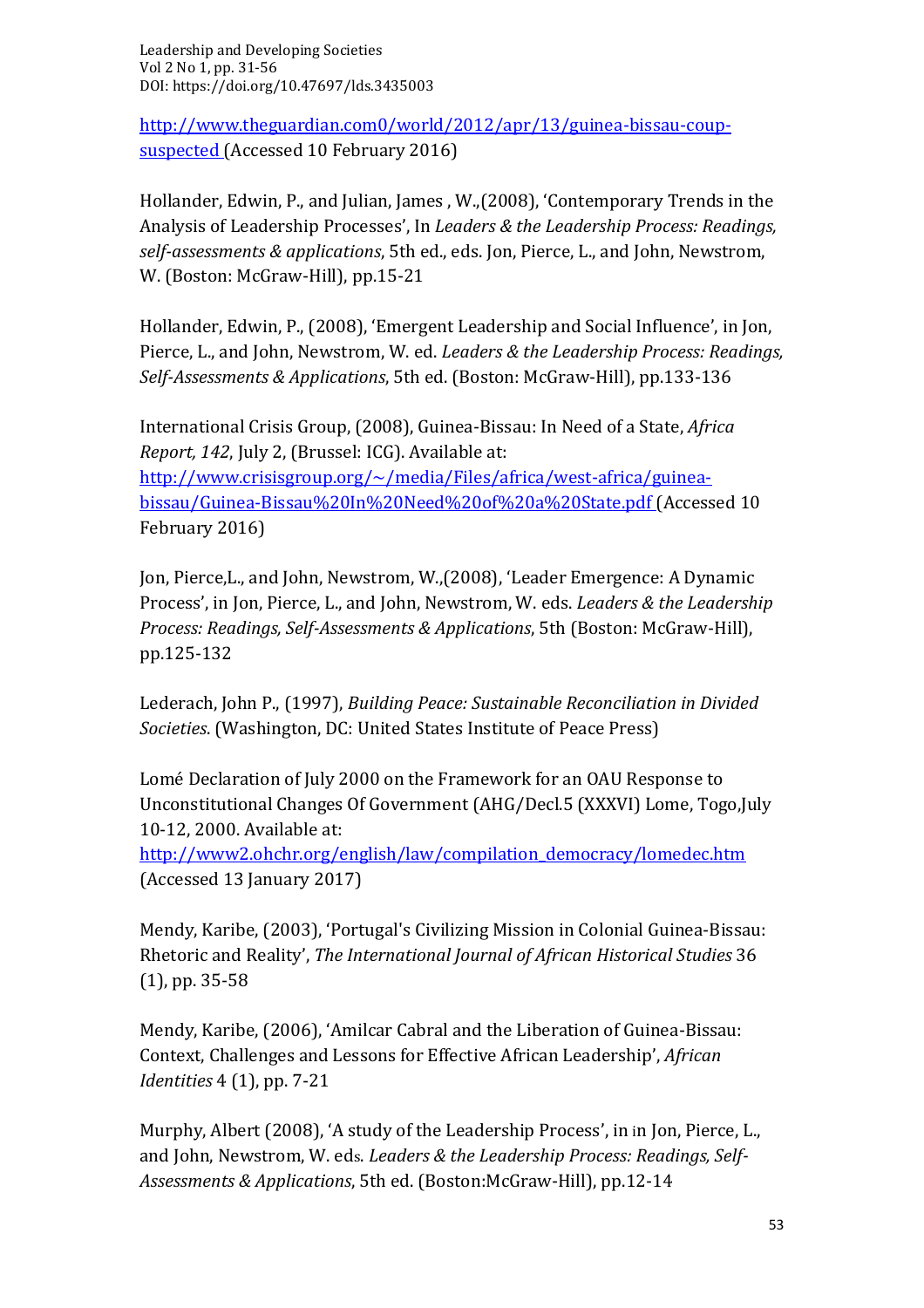Northouse, Peter,G.,(2013) Leadership: Theory and Practice, 6th Edition (Thousand Oaks, California: Sage)

Nuno, Vaz, and Rotzoll, Iris, C.,(2005), 'Presidential Elections in Guinea- Bissau 2005: A Stabilizing Factor in a Fragile Democracy or only a Spot Test of the State Of Affairs?', *Afrika Spectrum 403, pp*. 535-54

Olonisakin, Funmi, (2004), 'Windows of Opportunity for Conflict Prevention: Responding to Regional Conflict in West Africa', *Conflict, Security and Development* 4(2), pp. 181-198

Organization of African Unity, and African Economic Community (2000), Constitutive act of the African Union. Addis Ababa, Ethiopia, 11 July 2000, Organization of African Unity. Available at:

[http://www1.uneca.org/Portals/ngm/Documents/Conventions%20and%20Res](http://www1.uneca.org/Portals/ngm/Documents/Conventions%20and%20Resolutions/constitution.pdf) [olutions/constitution.pdf](http://www1.uneca.org/Portals/ngm/Documents/Conventions%20and%20Resolutions/constitution.pdf) (Accessed 13 January 2017)

Ostheimer, Andrea, (2000),'Guinea-Bissau's Rocky Path to Peace and Democracy' *South African Journal of International Affairs* 7:1, pp.107-121

Ostheimer, Andrea, (2001), 'The Structural Crisis of Guinea-Bissau's Political System', *African Security Review* 10, pp.45-58

Paris, Roland and Sisk, Thomas, D., (2009), 'Introduction'. In Paris, Roland. & Sisk, Thomas .D. eds., *The Dilemmas of Statebuilding: Confronting the Contradictions of Postwar Peace Operations.* (London: Routledge)

Pierce, Jon, L., and Newstrom, John, W., (2008), 'Introduction to Leadership', In in Jon, Pierce, L., and John, Newstrom, W. eds. *Leaders & the Leadership Process: Readings, Self-Assessments & Applications*, 5th ed. (Boston:McGraw-Hill), pp.3-6

Pierce, Jon, L., and Newstrom, John, W.,(2008), `On the Meaning of Leadership,` In in Jon, Pierce, L., and John, Newstrom, W. eds. *Leaders & the Leadership Process: Readings, Self-Assessments & Applications*, 5th ed. (Boston: McGraw-Hill), pp.7-11

Pierce, and Newstrom(2008), 'Leader Emergence: A dynamic Porcess', in in Jon, Pierce, L., and John, Newstrom, W. eds. Leaders & the Leadership Process: Readings, Self-Assessments & Applications, 5th ed. (Boston: McGraw-Hill), pp.126-128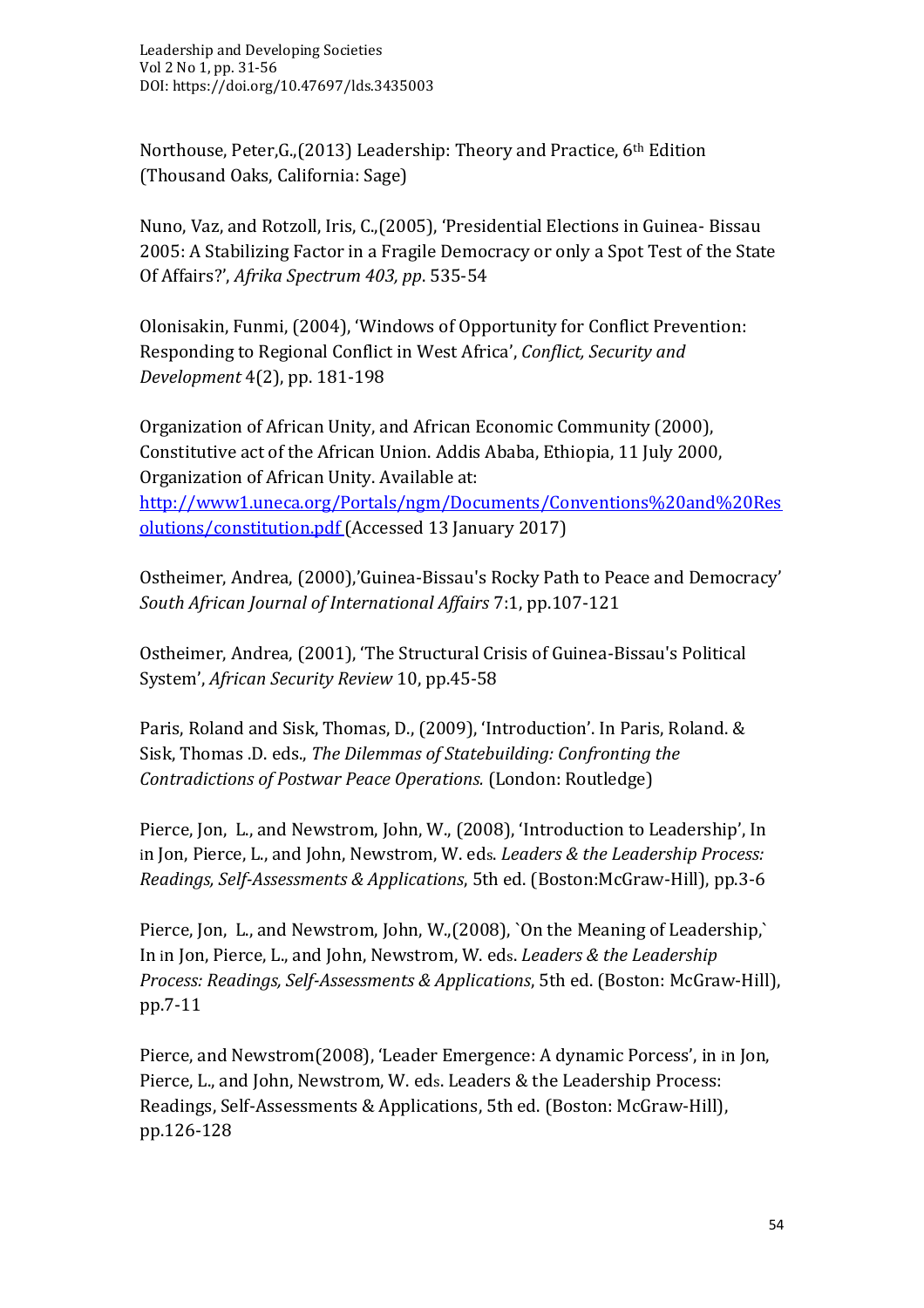Pierce, Jon, L., and Newstrom, John, W. (2008), `Readings : The Conceptual and Empirical Leadership Literature`, in in Jon, Pierce, L., and John, Newstrom, W. eds. *Leaders & the Leadership Process: Readings, Self-Assessments & Applications*, 5th ed., (Boston: McGraw-Hill), pp.2-26

Roberts, David, ( 2008), `Hybrid Polities and Indigenous Pluralities: Advanced Lessons in Statebuilding from Cambodia`, *Journal Of Intervention And Statebuilding*, 2 (1), pp. 63-86

Rost, Joseph (1991), Leadership for the Twenty-First Century (New York: Praeger)

Smircich, Linda, and Morgan, Gareth (2008), 'Leadership: The management of Meaning', in in Jon, Pierce, L., and John, Newstrom, W. eds. *Leaders & the Leadership Process: Readings, Self-Assessments & Applications*, 5th ed. (Boston:McGraw-Hill), pp.22-26

Souaré, Issaka K., (2014),'The African Union as a Norm Entrepreneur on Military Coups D'état in Africa (1952–2012): An Empirical Assessment', *The Journal of Modern African Studies* 52, pp.69-94

Temudo, Marina, P., (2009), 'From the Margins of the State to the Presidential Palace: The Balanta Case in Guinea-Bissau', *African Studies Review* 52 (2), pp.47- 67

The Economist (2003), Coup in Guinea-Bissau: Farewell to the Red Bobble-hat. September 18. Available at[: http://www.economist.com/node/2076889](http://www.economist.com/node/2076889)  (Accessed 15 March 2016)

UN Department of Economic and Social Affairs (2007), The Challenges of Restoring Governance in Crisis and Post-Conflict Countries, *UN-DESA and UNDP, 7th Global Forum on Reinventing Governance Vienna,* 26-29 June. Available at: [http://unpan1.un.org/intradoc/groups/public/documents/un/unpan025512.p](http://unpan1.un.org/intradoc/groups/public/documents/un/unpan025512.pdf) [df](http://unpan1.un.org/intradoc/groups/public/documents/un/unpan025512.pdf) (Accessed 13 January 2017)

United Nations (2000), Report of the Panel of United Nations Peace Operations,2000, Doc. A/55/305-S/2000/809. Available at: [http://www.un.org/en/sc/repertoire/89-](http://www.un.org/en/sc/repertoire/89-92/Chapter%208/GENERAL%20ISSUES/Item%2029_Agenda%20for%20peace_.pdf) [92/Chapter%208/GENERAL%20ISSUES/Item%2029\\_Agenda%20for%20peace\\_](http://www.un.org/en/sc/repertoire/89-92/Chapter%208/GENERAL%20ISSUES/Item%2029_Agenda%20for%20peace_.pdf) [.pdf](http://www.un.org/en/sc/repertoire/89-92/Chapter%208/GENERAL%20ISSUES/Item%2029_Agenda%20for%20peace_.pdf) (Accessed 13 January 2017)

United Nations (2004), A More Secure World: Our Shared Responsibility, Report of the Secretary-General's High-Level Panel on Threats, Challenges and Change.